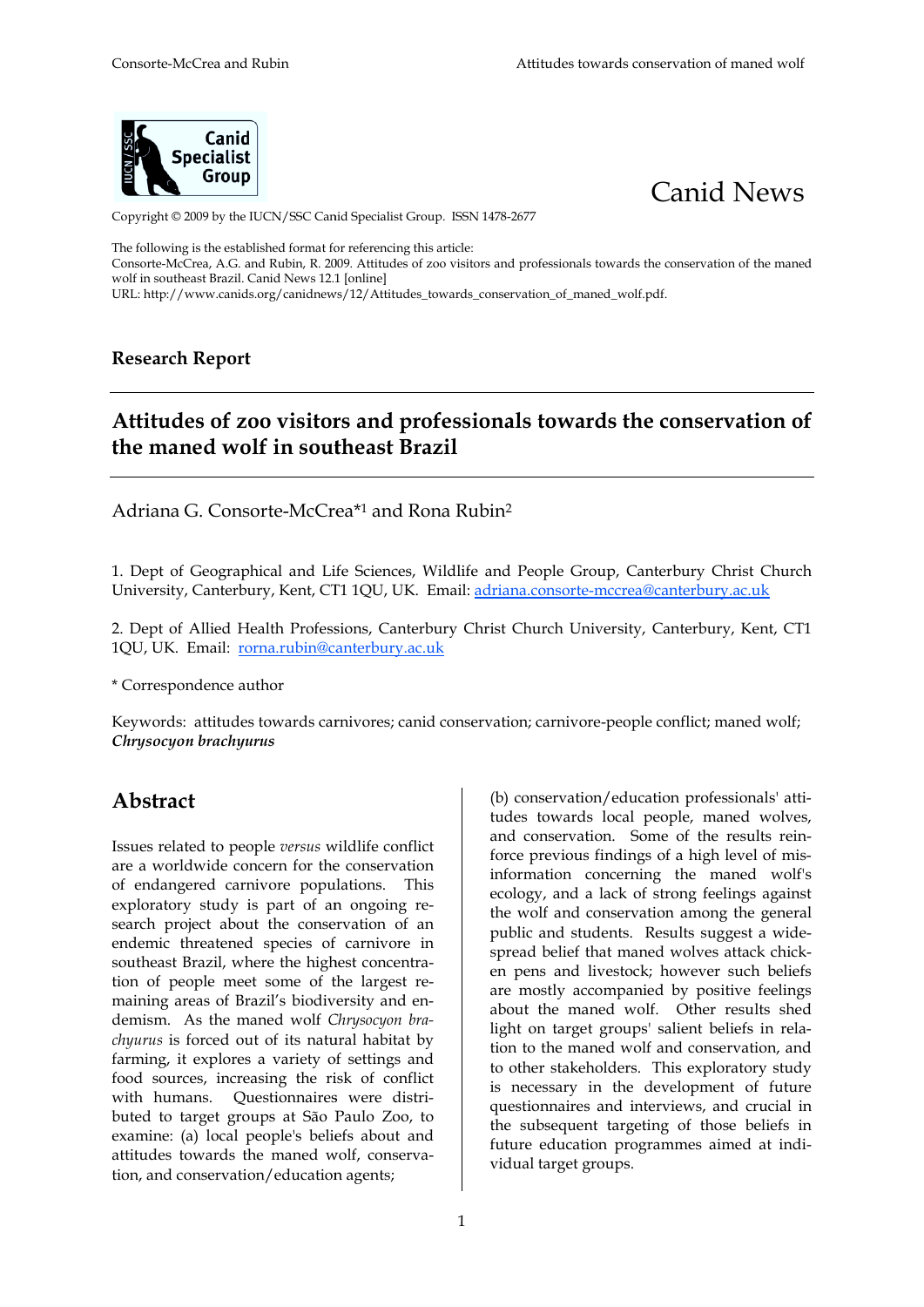## **Introduction**

The maned wolf (Figure 1) is an endemic South American canid, large in size (up to 90cm tall at the shoulder, averaging 23.3kg), and atypical in habits (Dietz 1984; Rodden et al. 2004). Maned wolves are solitary and monogamous, and have small litter sizes (two to three on average). They are easily identifiable by their long dark legs, orangey brown coat and dark mane (Consorte-McCrea 1994). Their original distribution is open areas of Paraguay, north Argentina, also Bolivia, Peru and possibly Uruguay, central and southern Brazil, inhabiting grasslands and bush (Cerrado), wetlands and swamps (Pantanal) (Rodden et al. 2004; Paula et al. 2008).



Figure 1. The maned wolf, photo from Questionnaire 1 (The Ark Gallery, Durrell Wildlife Conservation Trust).

The maned wolf displays a largely frugivorous, generalist-opportunist diet which varies seasonally, composed of 60% animal origin and 40% fruits (Ferraz 2000), and seems to play an important role in the dispersion of different species of fruits in the Cerrado, and especially of the "wolf's fruit" *Solanum lycocarpum*, which shows improved germination rates after passing through the maned wolf's digestive system (Lombardi and Motta-Junior 1993).

Each monogamous pair occupies a territory of approximately 25-100 km<sup>2</sup> (Dietz 1984; Rodrigues 2002) encompassing a variety of vegetation types. The main reasons for the decline of the species seem to be habitat reduction (the

Cerrado, a biodiversity hotspot, has been reduced to 20% of its original area; Miranda et al. 2003) by conversion into agricultural land, and fragmentation, causing the isolation of sub-populations; road kills, competition and attacks by domestic and feral dogs; direct persecution by people due to presumed attacks on domestic stock; and demand on body parts for traditional medicine and as "lucky" charms (Encke 1970; Dietz 1984; Rodrigues 2002).

As the wolf is forced out of its natural habitat by ever-expanding farms (cattle, sugar cane) and re-forestation (pine, eucalyptus), it explores a variety of settings and food sources, increasing the risk of conflict with humans (that is arguably becoming the main threat to its survival) (Rodrigues 2002; Paula et al. 2008). As a result, human social elements play a pivotal role in the present status of the maned wolf.

During recent years the issue of people and carnivore conflict has been discussed at international and regional meetings (e.g., Symposium on Carnivore Conservation, ZSL and ASAB, 2001; Symposium People and Wildlife: Conflict or Co-existence?, ZSL and Wildlife Conservation Society, 2002; Conservation International Meeting, DICE, UKC, 2002; Defenders of Wildlife Carnivores Conference, 2002, Monterey-CA,), and in publications (e.g., Gittleman et al. 2001; Kruuk 2002; Fascione et al. 2004; Woodroffe et al. 2005). However, those discussions seem to have overlooked the maned wolf and the issues that characterise the basis for its conflict with people. The relationship between people and maned wolves seem to be immersed in many misconceptions about the wolf's diet, ecology and behaviour, and surrounded by mystical beliefs. The lack of consistent data on people's attitudes about the maned wolf contributes to its absence from the discussion.

In the south east of Brazil the highest concentration of people meet some of the largest remaining areas of Brazil's biodiversity hotspots (Cerrado, Atlantic Rainforest). Due to the role that people play in the maned wolf's status, efforts to protect it benefit from the inclusion of local communities and a higher understanding of their attitudes towards them. Similar studies developed in other parts of the world suggest that conservation measures have little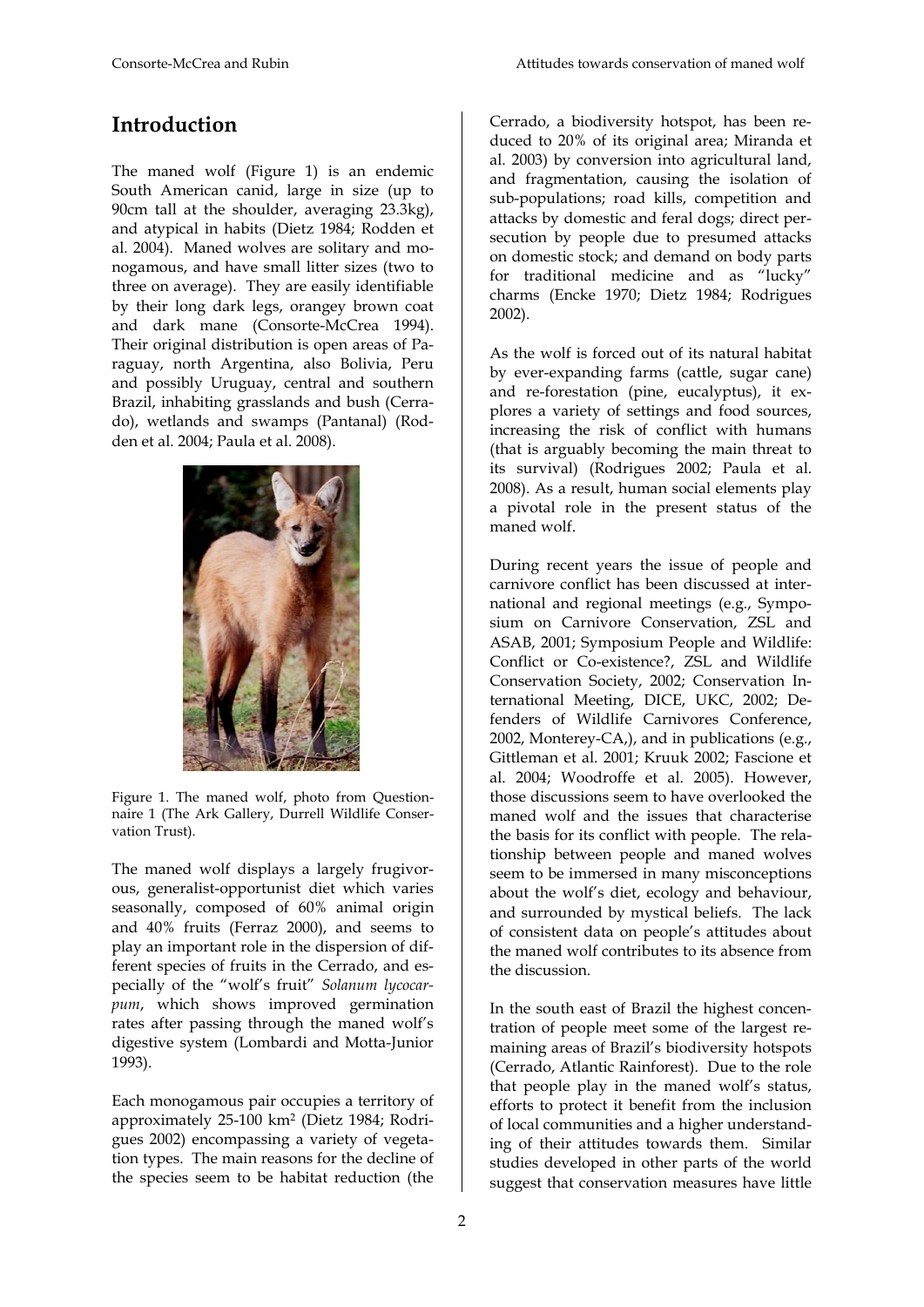chance of succeeding unless the local people approve of them and contribute to their success (Pyrovetsi and Daoutopoulos 1991; Sillero-Zubiri and Laurenson 2001; Ericsson and Heberle 2003).

This preliminary study is part of a research project on the conservation of the maned wolf in a region of the southeast of Brazil, which aims to investigate how people's attitudes to the maned wolf may influence its status and conservation in such area, and to suggest how conservation strategies may be improved by incorporating such knowledge into their efforts to conserve both wolf and habitat.

# **Methods**

Questionnaires were designed to identify selected attitudes, beliefs and knowledge of target groups in relation to the maned wolf, wildlife, conservation and to other target groups; so we could compare these factors in urban and rural areas of São Paulo state; and consider the findings in the context of the maned wolf conservation and planning of conservation strategies. São Paulo is the most populated state in Brazil, of high political and economical importance in the national context, which also houses some of the most significant remnants of maned wolf habitat within conservation areas.

This exploratory study had the supplementary aim to test the questionnaires and the efficiency of questions in relation to the aims and objectives of the research project. All questionnaires were administered within São Paulo Zoo, in December 2005. Questionnaires to visiting schools and zoo staff were distributed by the Education Department of the Zoo. Questionnaires to visitors were handed out in front of the maned wolf's enclosure, by the researcher (see questionnaires in Appendix 1), adding up to a total of 181 questionnaires.

The target groups were:

- the staff and volunteers at the Conservation Centre and the Environmental Education Centre of São Paulo Zoo;
- students of visiting primary and secondary schools (12-13 and 16-17 year olds);
- teachers of visiting primary and secondary schools;
- zoo visitors.

Most questions were closed (Appendix 1), and language was simple (no technical or scientific terms). Questionnaires were two pages long and designed to take no longer than six minutes to complete.

Students' age groups were chosen according to their 'readiness', in terms of developmental stage (following Jean Piaget Cognitive Theory; Lin 2002).

Socio-economic questions were asked to establish a profile of respondents, since it has been suggested that people within some profiles may favour conservation more than others (Kellert et al. 1996).

Different sets of questions were devised to target (1) general public and students' beliefs and attitudes towards the maned wolf, nature/wildlife, and (2) conservation/education professionals' beliefs and attitudes towards the maned wolf and about public/students, and conservation/education professionals. Beliefs were targeted as they are guides for actions, convey people's knowledge about objects, and may express desires. Attitudes were targeted as they convey positive and negative feelings about objects and they might be expressed into behaviour on appropriate occasions (Ajzen and Fishbein 1980).

Questions raised by similar studies have contributed to the design of the present questionnaires (Mankin et al. 1999; Silva 2000; Anic 2002; Lackey and Ham 2003).

According to Kellert et al. (1996), peoples' attitudes towards large, charismatic carnivores depend on four interacting variables, which relate to (1) physical and behavioural characteristics of a species, such as size, perceived intelligence and personality, hunting techniques; (2) peoples' basic values about animals and nature, which affect their perception of individual animal species; (3) people's knowledge and understanding of a species, including facts, concepts, conservation awareness; and (4) past and present experiences of interaction with species, including conflict, recreation, material use, etc. Kellert et al.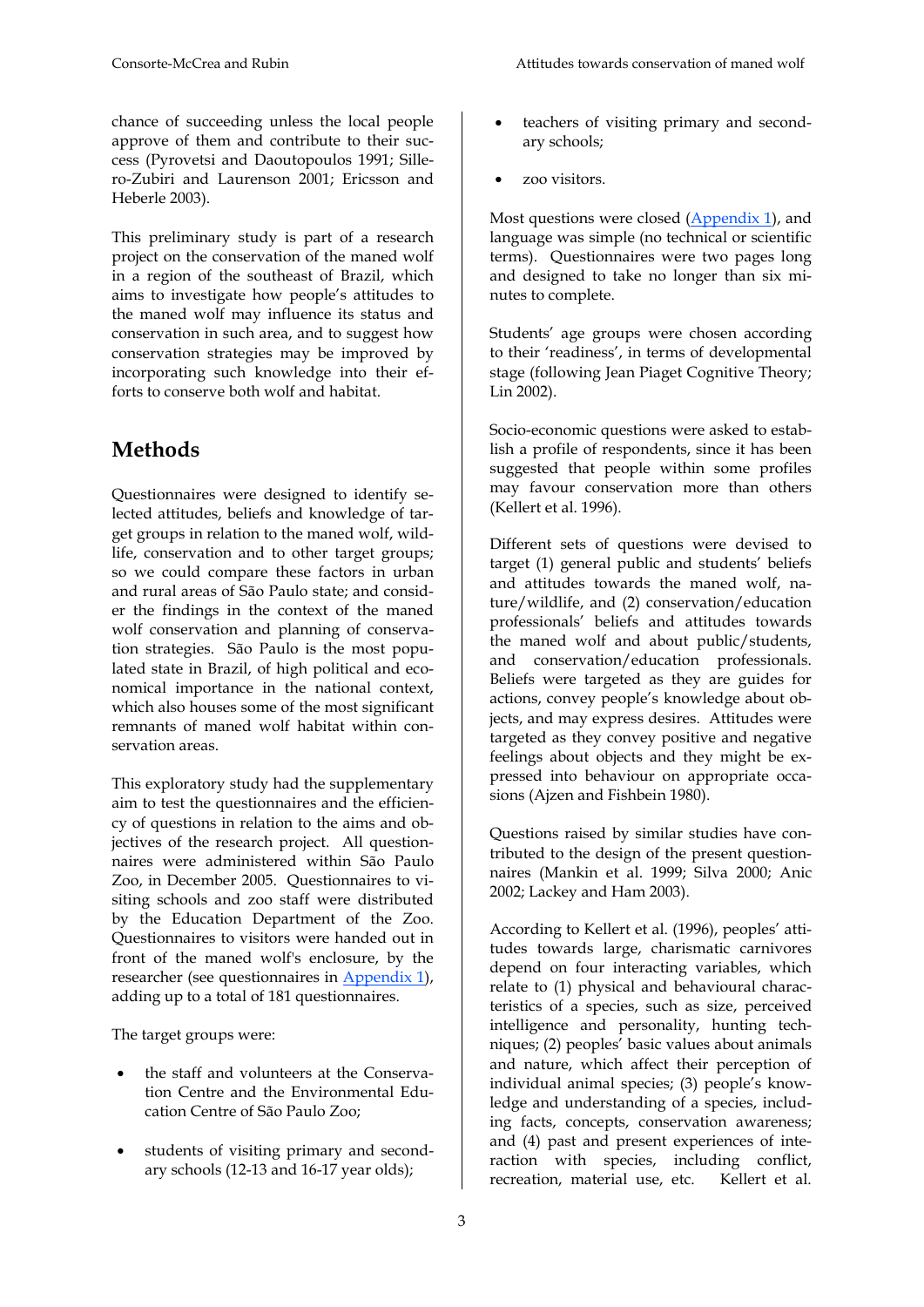(1996)'s variables are discussed in relation to the results from questionnaires 1 and 3, addressed to zoo visitors and students, in the Results and discussion section next.

## **Results and discussion**

### *Zoo visitors and students from primary and secondary schools*

### *(1) Perceived physical and behavioural characteristics of the maned wolf*

Zoo visitors and students in this urban sample had mostly positive attitudes in relation to physical and behavioural characteristics they associated with the maned wolf, corresponding to 57.4% of responses, while negative responses equalled 28.2%. The maned wolf was mostly considered *brave* (5.2%, n=58), *worthy* (4.7%, n=53), and *beautiful* (4.5%, n=50), but high scores were also reached for *dangerous* (2.5%, n=28), and above all *ferocious* (3.8%, n=43) (see Table 2, in Appendix 2). It is important to question if such beliefs came from misinformation or from fact and personal experience – questions that must be addressed in future questionnaires.

People seemed to identify the maned wolf as a large, powerful animal and associated such qualities with being dangerous and ferocious, in accordance with peoples' perceptions of other large, charismatic carnivores (Kellert et al. 1996).

### *(2) People's basic values about animals and nature*

All respondents to Questionnaire 3 (n=20) seem to find nature highly important to them and stated they would miss wildlife-related activities if no longer available. 80% believed that wild animals are as important as people; 55% believed that wild animals are as important as pets, 55% believed that wild animals are as important as livestock, and 45% believed in all three statements. The numbers, albeit small, suggest overall positive attitudes towards wild animals and reflect the general importance of wildlife.

All respondents had some type of contact with wildlife during the previous year. Their participation in wildlife-related activities may be an indication of their interest in wildlife conservation, although people do not have to participate actively to have strong feelings about wildlife conservation (Mankin et al. 1999).

When asked about wild predators most responses indicate positive beliefs, the most popular being "wild predators are part of the ecological web", and "wild predators are essential to maintain nature's balance". Most also believed hunting prohibition is fair. Although hunting wild animals has been banned from Brazil for at least 30 years, hunting for food is a strong tradition practiced by indigenous peoples and readily adopted by colonisers (who used to hunt in Europe) for many centuries (Arruda, in Diegues 2000; Miranda 2003). Consultations with reserve managers suggest that poaching seems to be a reality to the day.

Overall, results suggest positive attitudes towards wildlife and its protection, or conservation.

### *(3) People's knowledge and understanding of the maned wolf*

Most respondents (80.5%, n=103) were able to identify the maned wolf at some level, by its name or picture (see Figure 1).

Studies on the feeding ecology of the maned wolf in the south-east Brazil indicate that the "wolf's-fruit" (*Solanun lycocarpum*) is the most common item in the wolf's diet, followed by small mammals (Ferraz 2000; Motta-Junior 2000; Belantani 2001; Bueno et al. 2002; Santos et al. 2003). However, when respondents were asked to choose only one item as the maned wolf's favourite food, the only major group to chose "wolf's fruit" over other items had also seen the maned wolf live in nature (a minority group in this sample, see Table 1, Appendix 2). Favourite choices were rats or chicken. Rats make up the most of the maned wolf's animal food source intake in nature. TV and radio were the most popular sources of information about the maned wolf among respondents, establishing a position of important opinion maker (see Table 1, Appendix 2).

The general ratio between chosen favourite foods of animal and plant origin was biased towards animal origin (78.3%), which does not reflect maned wolves' feeding habits in nature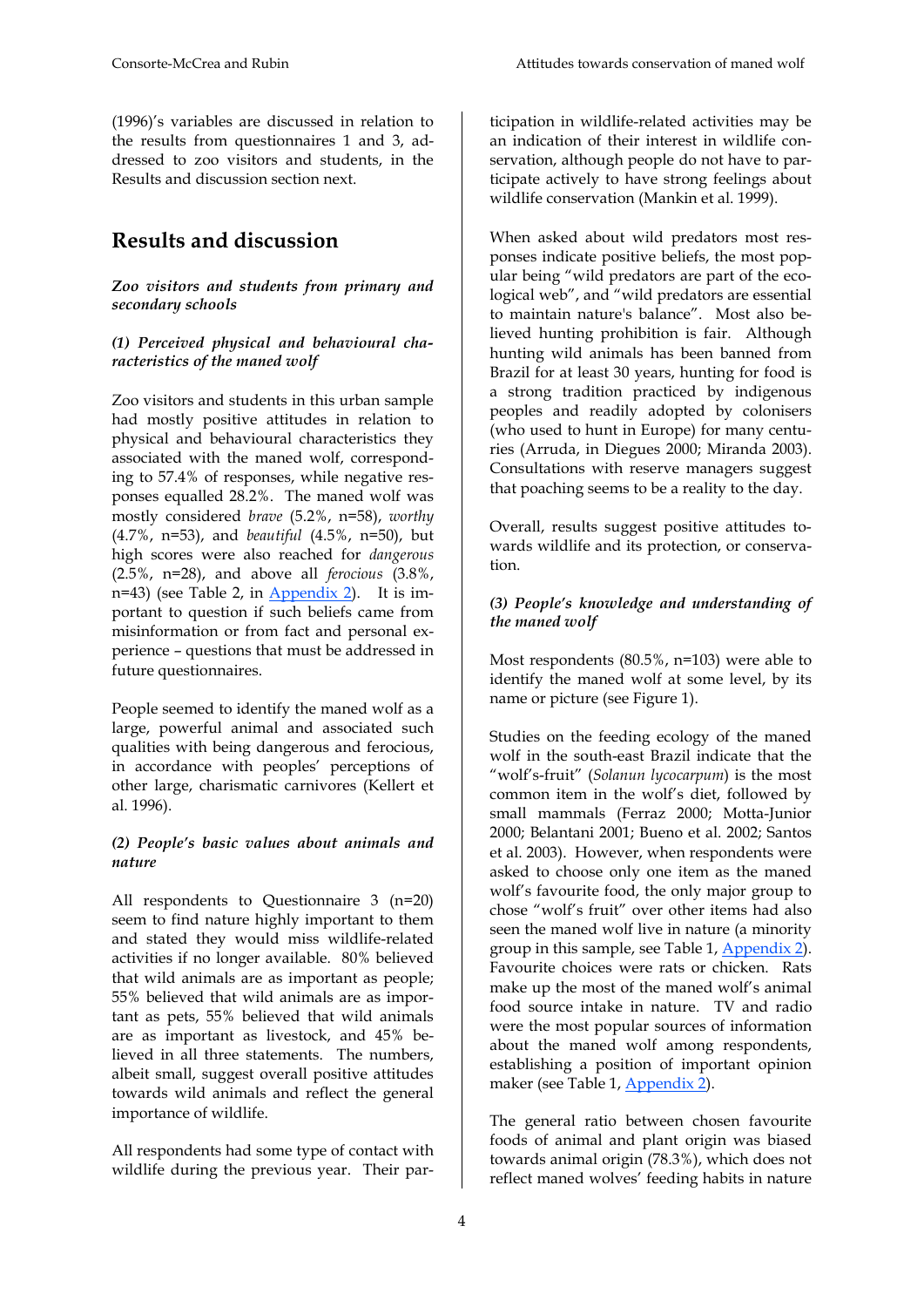and may indicate a lack of knowledge of respondents about the maned wolf's ecology. The belief that maned wolves favour chickens as prey has important conservation consequences, related to direct persecution and retaliation to alleged attacks to chicken pens, in rural locations, which may be an ingrained belief that needs addressing further.

Most respondents (79.6%, n=82) believed that the number of maned wolves is decreasing. Although there are no accurate estimates of the maned wolf's numbers in the wild, such belief is consistent with the recognised threatened status of the species. The Brazilian IBAMA lists the maned wolf as *endangered*. The IUCN lists it as *near threatened*, and the species is included in CITES – Appendix II. Respondents showed an overall positive attitude towards maned wolf conservation.

Importantly, the great majority of respondents, 82.5% (n=85) believed that parts of the maned wolf's body can be used for some purpose (45.6%, n=47, fashion accessories; 21.4% remedies; 15.5% lucky charms). Such belief suggests a strong element of mystical and possibly commercial value attached to parts of the maned wolf's body, which could contribute to its persecution.

In spite of the above, responses suggest a definite positive image trend in relation to knowledge and beliefs about the maned wolf. The most popular beliefs were *the best place for the maned wolf is nature* (19.1%, n=73), and *the maned wolf needs to be protected* (15.9%, n=61), depicting positive beliefs about conservation of the species. The most popular negative beliefs, however, were *the maned wolf attacks chicken pens and livestock* (6.5%, n=25), and with a low score *the maned wolf must be hunted* (2%, n=8), which on one hand confirms the suggestion by previous authors that this is the main issued that needs addressing in maned wolf conservation (Dietz 1984, Rodrigues 2002, Anic 2002). On the other hand, almost 2/3 of respondents who demonstrated the belief that maned wolves attack chicken pens and livestock have identified the maned wolf with positive image attributes, rather than negative, which implies that they have positive feelings about the animal in spite of its alleged poaching habits (see Table 2, Appendix 2).

The belief that maned wolves may attack chicken pens is also based on some evidence of chicken pen raids, although highly exaggerated (Dietz 1984; Anic 2002). Although maned wolves are believed to predate on poultry, such remains were only found in 0.6- 1.4% of analysed scat samples (Dietz 1984; Motta-Junior et al. 1996; Rodrigues 2002). Rare attacks seem to be carried out by nursing females, particularly during the winter when pups are born (births occur between June and August in the Brazilian winter). Maned wolves may be blamed for attacks carried out by less conspicuous species that are less shy, such as feral dogs (common near humanized areas of the southeast), and other smaller carnivores.

Not all respondents who believed *the maned wolf must be hunted* have also shown negative attitudes towards the species. Considering the small sample, it is not possible to infer that such belief is related to maned wolf image attributes. However, it is intriguing that the remaining 46% (n=31) have mostly shown positive attitudes towards the maned wolf, identifying the species as *brave*, *defensive*, *useful*, and *worthy*. If hunting is not related to negative attitudes towards the maned wolf it might be connected with different justifications that need further exploration, such as the attribution of such values to maned wolves body parts and a belief that they can be passed on to the person who carries them. Would the belief that *the maned wolf must be hunted* be related to beliefs concerning the use of maned wolf's body parts, or the belief that their numbers are increasing? People who believed *the maned wolf must be hunted* were divided as to what is happening to maned wolf's numbers (increasing 37.5%, staying the same 25%, decreasing 37.5%). All respondents who believed the maned wolf must be hunted **also** believe that parts of its body may be used for some purpose. The correlation between hunting and use of body parts may be one to be further explored in future questionnaires.

### *(4) Past and present experiences of interaction with the maned wolf*

Past and present experiences of interaction with the species were a rare occurrence in this urban sample, and they need to be further explored in future questionnaires.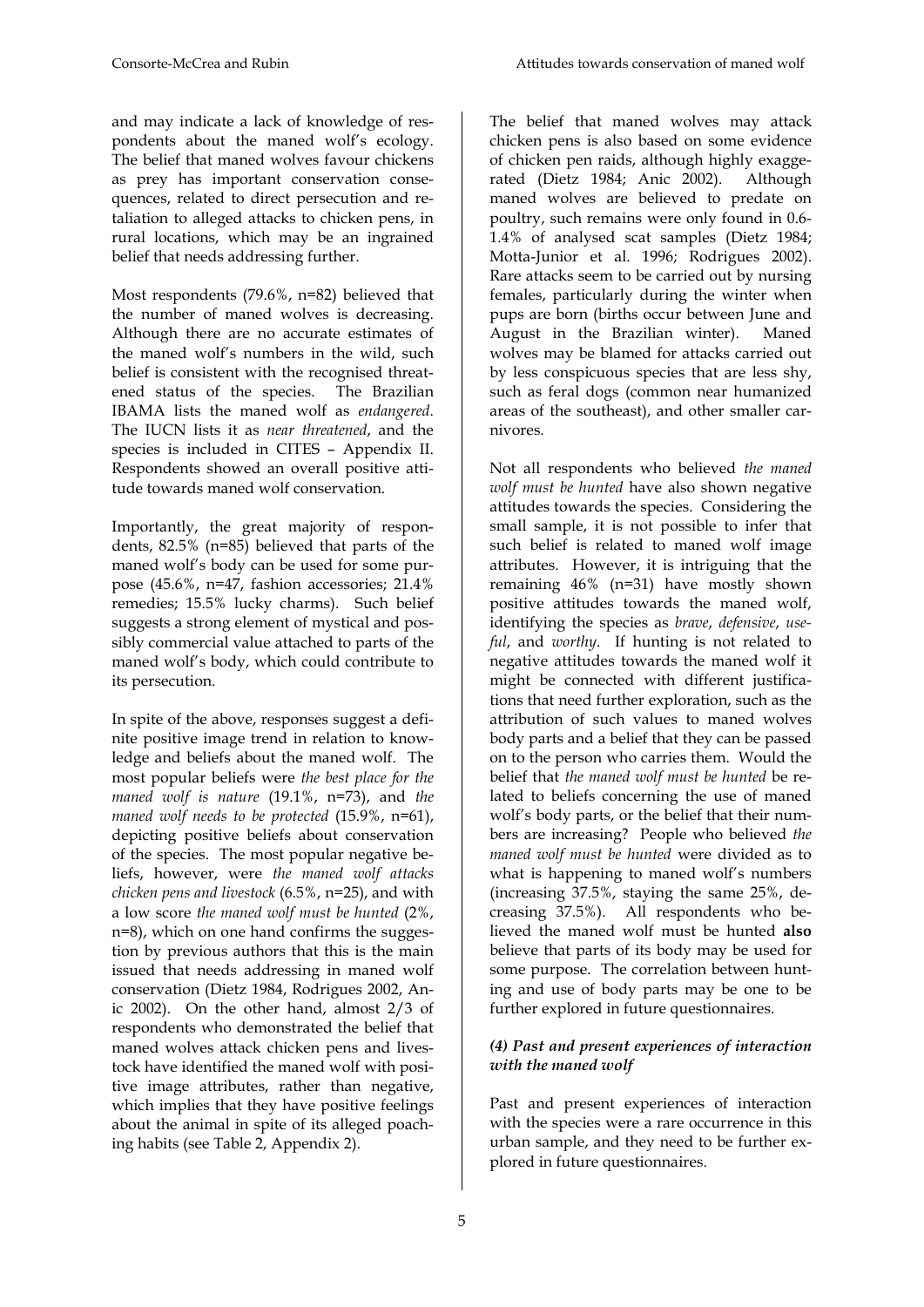### *Zoo Staff: Biology and Education Professionals and Degree Students, Volunteers, Apprentices*

Most responses (73.9%, n=17) reflected a negative image of the general public and students. The most popular belief is that they *know nothing or close to nothing about the maned wolf*, followed by *they are not interested in the conservation of the maned wolf*. 21.7% believe they *feel sympathy for the maned wolf*.

In the open questions (6, 7, 8, and 9) of Questionnaire 5 (see Appendix 1) respondents in this sample suggest a lack of receptivity and support from the public/students when trying to spread conservation/environmental education ideas to them. They also suggest a lack of awareness of maned wolf's importance in nature, from the public/students, and a lack of support from government, as obstacles to the task. They suggest that more effort and quality on the part of educators/biologists would help improve relations between conservation and environmental education professionals and public/students, and also suggest that better education in the population would help by raising interest in nature from childhood.

Negative attitudes from conservation/education professionals towards the public might interfere with relationships between the two groups, and might contribute to the alienation of the general public from conservation initiatives. Attitudes of the public in relation to conservation/education professionals should also be investigated in future questionnaires to verify how both sides perceive the relationship.

# **Conclusions**

Following Kellert et al. (1996)'s variables, this preliminary survey suggests that the zoo visitors and students in this urban sample (1) have mostly positive attitudes in relation to physical and behavioural characteristics they associated with the maned wolf; (2) they valued wild animals and nature, which may affect their perception of the maned wolf in a positive way; (3) although most of their attitudes and beliefs towards the species were positive, some negative beliefs relating to the maned wolf's feeding habits and to special properties associated with parts of its body were evident and may play an important role in the species conservation, as persecution and retaliation for chicken pen raids (real and attributed), and killing and mutilation of maned wolves due to mystical attributions have been cited as added reasons for decline (Puglia 1978; Silva 2000; Anic 2002); (4) past and present experiences of interaction with the species need to be further explored in future questionnaires so that reasons behind negative attitudes and beliefs may be better understood. Identification between the maned wolf and the European wolf *Canis lupus* may also be a cause for negative images being associated with the native species, as suggested by some authors (Kellert et al.1996, Anic 2002; Kruuk 2002; Ribeiro 2003) and such association may be further explored in future questionnaires.

It has been suggested that "to preserve a species, people must be able to recognize it and to associate itself with it" (Dietz and Nagagata, in Padua and Tabanez 1997), and that prejudices need to be identified and de-mystified before attitudes can change (Macdonald and Sillero-Zubiri 2004). The results suggest a need for the dissemination of accurate information about the maned wolf and for the creation of opportunities to familiarize people with the species.

Traditionally, carnivore education has focused on fighting misinformation and improving people's understanding of the biology and management of carnivore species. Some authors suggest that this approach must shift to include human dimensions, as conflicts between people and carnivores tend to centre on issues such as culture, economic interests, moral values and beliefs (Padua and Tabanez 1997; Diegues 2000; Macdonald and Sillero-Zubiri 2004; Fascione et al. 2004). Although urban people, represented by this sample have mostly indirect contact with wildlife, they tend to be the ones with decision-making power, while rural people are often alienated from the process (Knight 2000).

D. Taylor (in Sillero-Zubiri et al. 2004) sees education as having a key role in conflict mitigation, and points out to a lack of multidisciplinary cooperation between stakeholders. He suggests that the key issue is "who needs education, and why?" and points out that "the general public may need it to develop attitude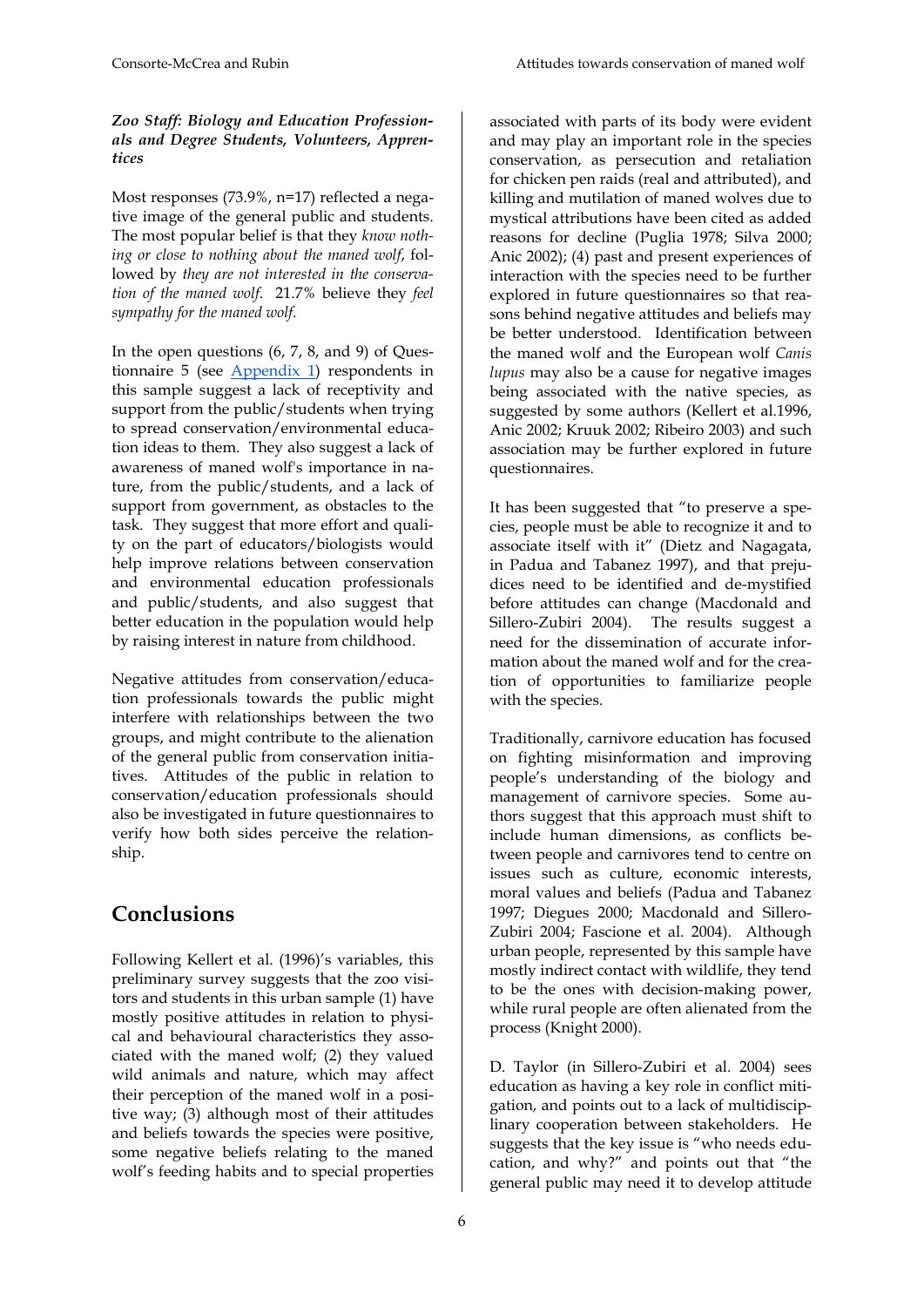and behaviour changes in society" as well as "conservationists may need it to foster coexistence". The preliminary findings about the beliefs of conservation and education professionals towards the public and students support such suggestions. Such relationships will also be further explored in future questionnaires.

# **Acknowledgements**

Many thanks to Dr Mike Nicholls (University of Greenwich at Medway) and Dr Peter Vujakovic (CCCU, director of the Dept. of Geographical and Life Sciences), for the feedback and revision. Many thanks to Dr Ray Godfrey for advising on data analysis. We would like to express our gratitude to Katia Cassaro, Mammals' Curator of São Paulo Zoo, and Dr Mario Borges, Director of Environmental Education of São Paulo Zoo for their help and support – this preliminary study would not have been possible without them; we also would like to thank the staff, schools and public at São Paulo Zoo who took their valuable time filling in the questionnaires; Rogério de Paula, from CENAP and Pró-Carnívoros, for his support; Dr Josildeth Gomes Consorte, PUC- São Paulo, for her insightful input on the questionnaires. This research was supported by a studentship from Canterbury Christ Church University.

# **References**

Ajzen, I. and Fishbein, M. 1980. *Understanding attitudes and predicting social behaviour.* Prentice-Hall, Englewood Cliffs, New Jersey, USA.

Anic, C.C. 2002. *Conhecimentos e crenças de algumas populacões rurais no sudeste do Brasil frente ao lobo-guará Chrysocyon brachyurus, Illiger, 1811 (Mammalia; Canidae).* MSc thesis, Instituto de Biociências da USP, Departamento de Ecologia, Universidade de São Paulo, Brazil.

Belentani, S.C.S. 2001. *Ecologia alimentar do lobo-guará* Chrysocyon brachyurus *(Mammalia: Canidae) no Parque Florestal Salto e Ponte, município de Prata, MG.* Resumo. MSc thesis, Instituto de Biosciencias da USP, dept de Ecologia, Universidade de São Paulo, Brazil

Bueno, A.A., Belentani, S.C.S. and Motta-Junior, J.C. 2002. Feeding ecology of the maned wolf *Chrysocyon brachyurus* (Illiger, 1815) (Mammalia: Canidae), in the ecological station of Itirapina, Sao Paulo state, Brazil*. Biota Neotropica* v2 (n2)

<*http://www.biotaneotropica.org.br/v2n2/pt/fullpa per?bn01802022002+en*>

Coimbra-Filho, A.F. 1972. Mamíferos ameaçados de extinção no Brasil. In: *Espécies da fauna brasileira ameaçadas de extinção.* Rio de Janeiro, Academia Brasileira de Ciencias, 1972: 65-70.

Consorte-McCrea, A.G. 1994. The maned wolf in captivity. *Canid News*, 2:8-12.

Diegues, A.C.S. (ed) 2000. *Etnoconservacão. Novos rumos para a protecão da natureza nos trópicos.* Editora Hucitec, NUPAUB-USP, São Paulo, Brazil.

Dietz, J.M. 1984. Ecology and social organization of the maned wolf *Chrysocyon brachyurus. Smithsonian Contributions to Zoology*, 392:1- 51.

Encke, W. 1970. Beobachtungen und Erfahrungen bei der Haltung und Zucht von Mahnen Wolfen in Krefelder Toerpark. *Freund Folner Zoo*, 13:69-75.

Ericsson, G. and Heberle, T.A. 2003. Attitudes of hunters, locals, and the general public in Sweden now that the wolves are back*. Biological Conservation,* 111:149-159.

Fascione, N., Delach, A. and Smith, M. (eds) 2004. *Predators and people: from conflict to conservation.* Island Press, Washington DC, USA.

Ferraz, E., 1999. *Ecologia alimentar e dispersão de sementes pelo Lobo Guará (Chrysocyon brachyurus, Illiger, 1811) em uma área rural no sudeste do Brasil (Carnivora: Canidae).* 1v. 68p. Mestrado. Universidade Estadual Paulista Júlio de Mesquita Filho/Rio Claro – Depto. Ciências Biológicas (Zoologia)

Gittleman, J., Funk, S.M., Macdonald, D.W. and Wayne, R.K., (eds) 2001. *Carnivore Conservation*. Cambridge University Press, Cambridge, UK.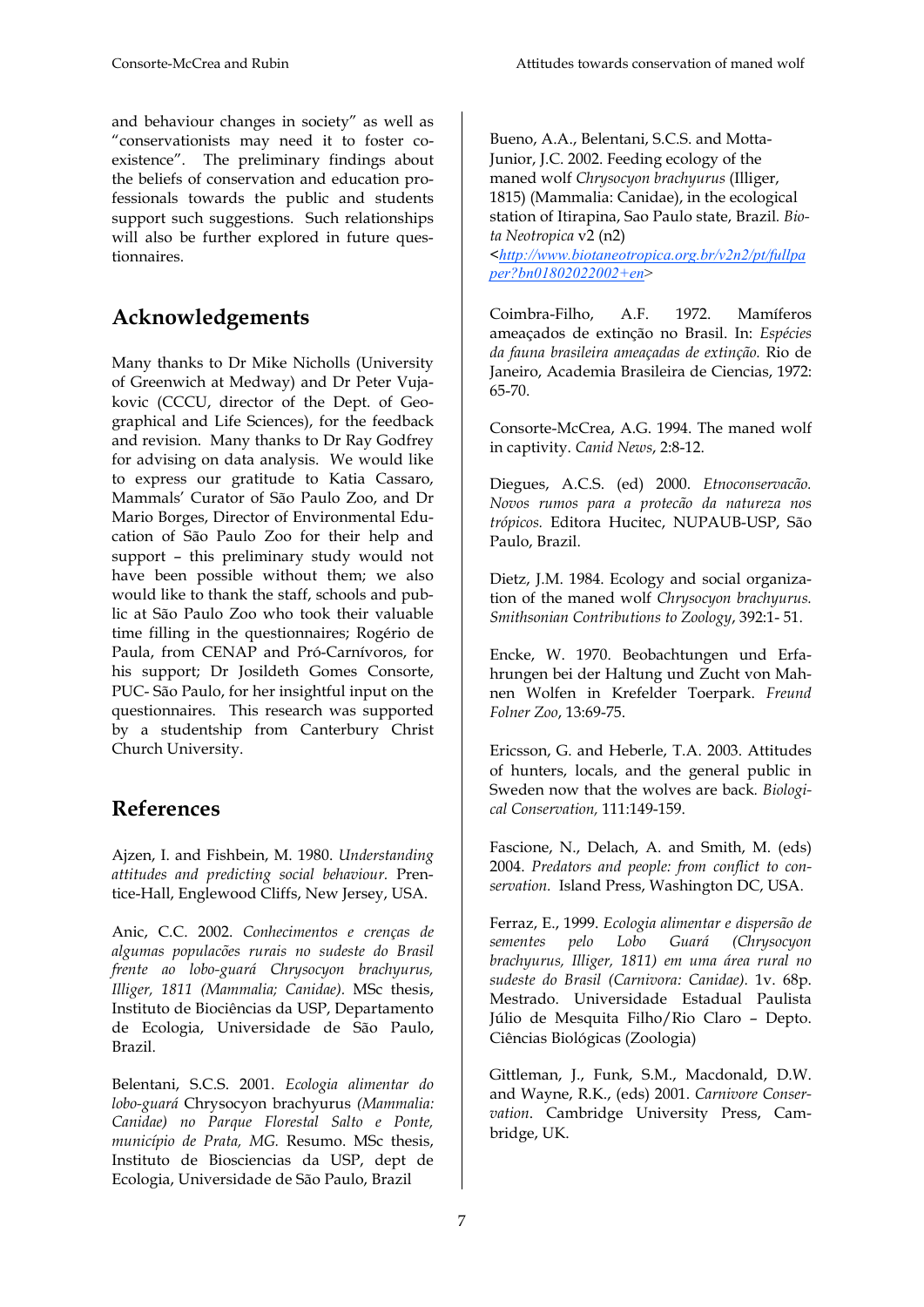Kellert, S.R., Black, M., Rush, C.R. and Bath, A.J. 1996. Human culture and large carnivore conservation in North America. *Conservation Biology* 10: 977-990.

Knight, J. (ed) 2000. *Natural enemies: peoplewildlife conflicts in anthropological perspective.* Routledge, London, UK.

Kruuk, H. 2002. *Hunter and hunted, relationships between carnivore and people.* Cambridge University Press, Cambridge, UK.

Lackey, B.K. and Ham, S.H. 2003. Contextual analysis of interpretation focused on humanblack bear conflicts in Yosemite National Park. *Applied Environmental Education and Communication* 2: 11-21.

Lin, S. 2002. Piaget's developmental stages. In B. Hoffman (Ed.), *Encyclopedia of Educational Technology.* <http://coe.sdsu.edu/eet/Articles/piaget/st art.htm>. Downloaded on 20 November 2008.

Lombardi, J.A., and Motta-Junior, J.C. 1993. Seed dispersal of *Solanum lycocarpum* St. Hil. (Solanacea) by the maned wolf, *Chrysocyon brachyurus* Illiger (Mammalia, Canidae). *Ciencia e Cultura* 45:127.

Macdonald, D.W. and Sillero-Zubiri, C. 2004. *The biology and conservation of wild canids.* Oxford University Press, Oxford, UK.

Mankin, P.C., Warner, R.E. and Anderson, W.L. 1999. Wildlife and the Illinois public: a benchmark study of attitudes and perceptions*. Wildlife Society Bulletin* 27: 465-472.

Miranda, E.E. 2003. *Natureza, Conservação e Cultura.* Ed. Metalivros, São Paulo, Brazil

Motta-Junior, J.C. 2000. Variação temporal e seleção de presas na dieta do lobo guará na Estação Ecológica de Luis Antônio, SP. In: J.E. Santos and J.S.R.Pires (org). *Estudos integrados em ecossistemas.* Estação Ecológica do Jatai, São Carlos, Rima Editora, v.1: p.331-346.

Motta-Junior, J.C., Talamoni, S.A., Lombardi, J.A. and Simokamaki, K. 1996. Diet of the maned wolf, *Chrysocyon brachyurus*, in central Brazil. *Journal of Zoology, London,* 240:277-284.

Padua, S.M. and Tabanez, M.F. (eds) 1997. *Educação ambiental: caminhos trilhados no Brasil*. IPE, Instituto de Pesquisas Ecológicas, Brazil.

Paula, R.C.; Medici, P.; Morato, R.G. (org.). 2008. Plano de Ação para a Conservação do Lobo-Guará - Análise de Viabilidade Populacional e de Habitat. Brasília: Centro Nacional de Pesquisas para Conservação dos Predadores Naturais - CENAP/ICMBio, 158p.

Pyrovetsi, I.M. and Daoutopoulos, G. 1991. Educational response to differences in environmental attitudes among lake fishermen, *Landscape and Urban Planning*, 20:167-172.

Puglia, L.R.R. 1978. *O lobo guará em cativeiro.*  Revista de Zoológico, n.1, Sorocaba, 1978. 6 p.

Ribeiro, R.F. 2003. *Bestiário Brasílico: a nossa fauna no imaginário colonial.* PUC Minas Gerais, Dept. Antropologia. <www.anppas.org.br/encontro\_anual/encont ro2/GT/GT16/gt16\_ricardo\_ferreira.pdf*>*  Downloaded on 20 November 2008.

Rodden, M., Rodrigues, F. and Bestelmeyer, S. 2004. Maned wolf (*Chrysocyon brachyurus*). Pp. 38-43 in C. Sillero-Zubiri, M. Hoffmann and D.W. Macdonald (eds.), *Canids: foxes, wolves, jackals and dogs: status survey and conservation action plan*. IUCN/SSC Canid Specialist Group, Gland, Switzerland and Cambridge, UK.

Rodden, M., Rodrigues , F. and Bestelmeyer, S. 2008. *Chrysocyon brachyurus* in IUCN 2008. 2008 IUCN Red List of Threatened Species. <www.iucnredlist.org>. Downloaded on 16 November 2008.

Rodrigues, F.H.G. 2002. *Biologia e conservação do lobo-guará na Estação Ecológica de Águas Emendadas, DF.* Doctoral thesis, Instituto de Biologia da Universidade Estadual de Campinas, Brazil.

Santos, E.F., Setz, E.Z.F. and Gobi, N. 2003. Diet of the maned wolf Chrysocyon brachyurus and its role in seed dispersal on a cattle ranch in Brazil*. Journal of Zoology, London,* 260: 203-208.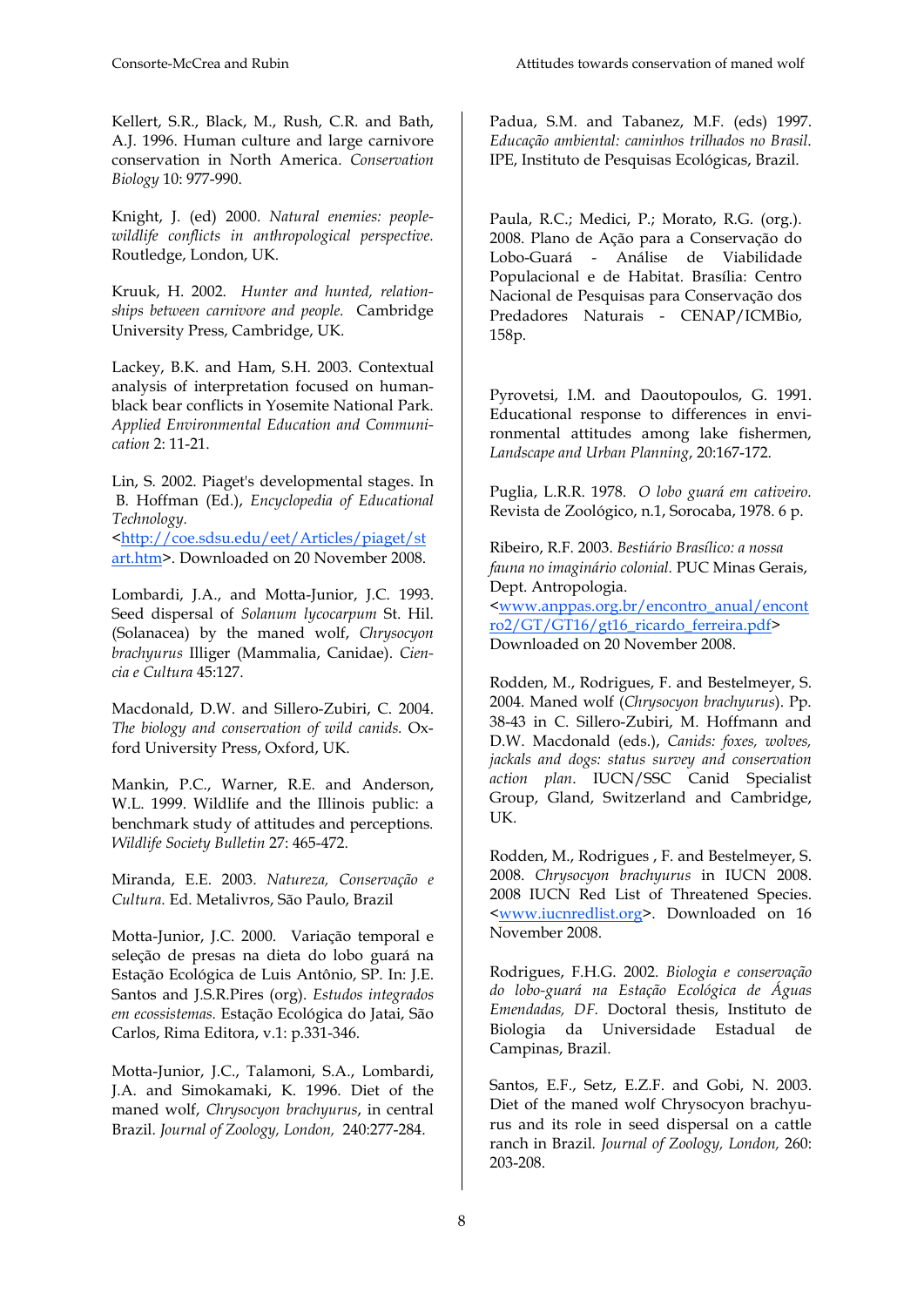Sillero-Zubiri, C. and Laurenson, K. 2001. Interactions between carnivores and local communities: conflict or co-existence? Pp 282-312 in Gittleman, J., Funk, S.M., Macdonald, D.W. and Wayne, R.K., (eds) 2001. *Carnivore Conservation*. Cambridge University Press, Cambridge, UK.

Sillero-Zubiri, C., Hoffman, M. and Macdonald, D.W. 2004. *Canids: foxes, wolves, jackals and dogs. Status survey and conservation action plan*. IUCN/SSC Canid Specialist Group, Gland, Switzerland and Cambridge, UK.

Silva, C.B.X. 2000. Projeto lobo guará – uma contribuição à conservação dos Campos Gerais no Paraná, Brasil. Em: *workshop do lobo guará,*, 3, 1998, São Bernardo do Campo. Protocolo de manejo do lobo guará mantidos em cativeiro. Sorocaba: Sociedade de Zoológicos do Brasil. p.43-49.

Woodroffe, R., Lindsey, P., Romanach, S., Stein, A. and Ranah, S.M.K. 2005. Livestock predation by endangered African wild dogs *Lycaon pictus* in northern Kenya. *Biological Conservation* 124:225-234.

**Adriana Consorte-McCrea** is a conservation biologist from São Paulo, Brazil, where she researched the maned wolf in captivity. Research interests are wildlife conservation, captive breeding and reintroduction, and conservation education. She chairs the Wildlife and People Group, at CCCU, where she is completing a PhD in Ecology.

**Rona Rubin** is a chartered psychologist with a developing interest in the interface between people and their environment, in particular conservation education.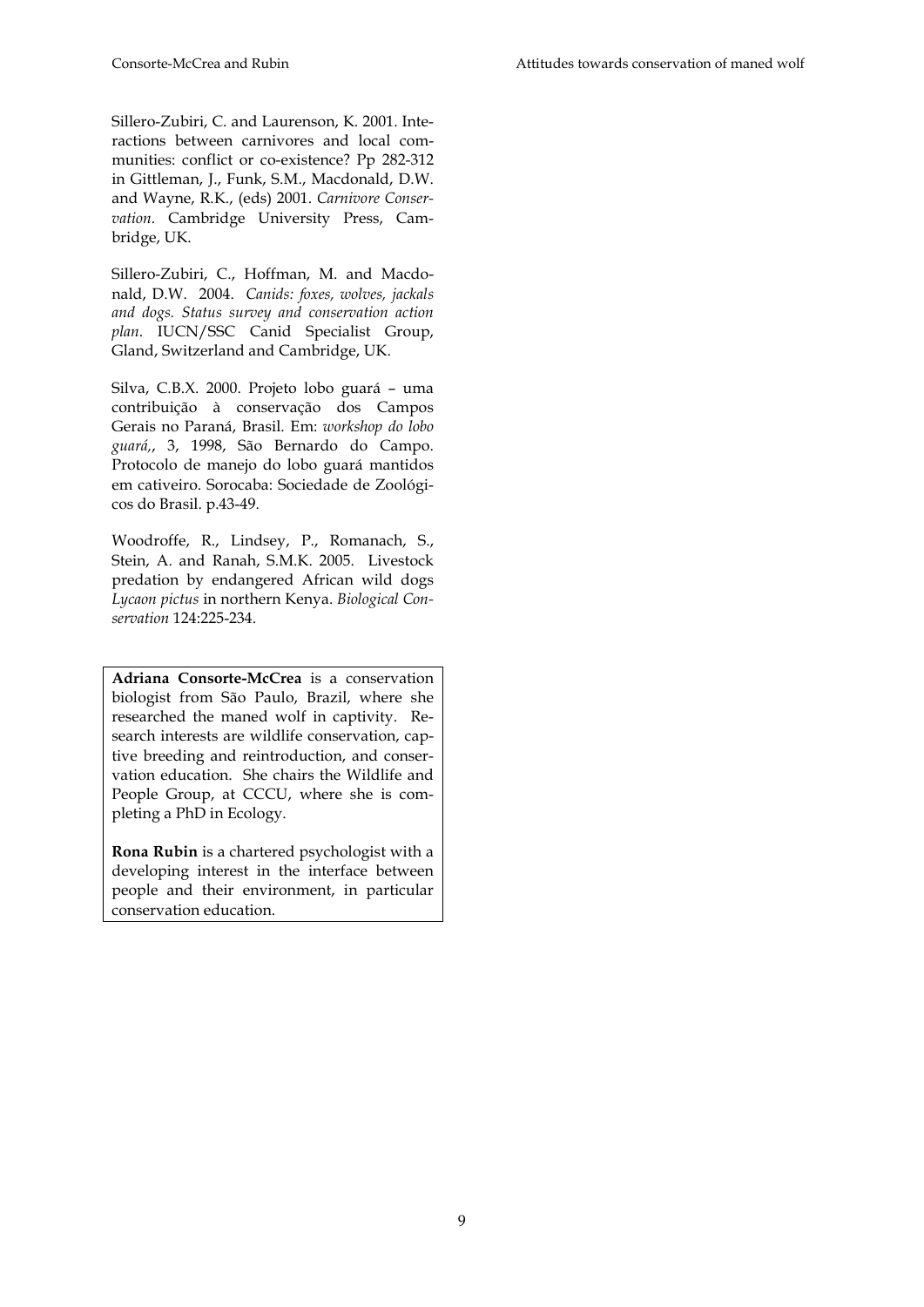## Appendix 1- Questionnaires

## QUESTIONNAIRE ABOUT THE MANED WOLF 1 STUDENTS/GENERAL PUBLIC

1) The animal in the photo is the maned wolf. Had you ever heard of it before? ( ) Yes ( ) No

2) Were did you see or hear about the maned wolf? (YOU MAY MARK MORE THAN ONE ANSWER)

- ( ) Television, radio
- ( ) News papers, books, magazines
- ( ) School
- ( ) Zoo, museum
- ( ) I saw it live, in nature
- ( ) Through my family, friends
- ( ) Never heard of it
- $($   $)$  Other:

3) What is the maned wolf's favourite food? (MARK ONLY ONE ANSWER)

| $( )$ rats         | $( )$ people    |
|--------------------|-----------------|
| () chicken         | $()$ birds      |
| ( ) steak          | $( )$ fruits    |
| $( )$ wolf's fruit | $( )$ armadillo |

- 4) Do you think the number of maned wolves is:
	- ( ) decreasing?
	- ( ) increasing?
	- ( ) staying the same?

### 5) Do you believe that (

- ( ) parts of the maned wolf's body are good for making remedies
- ( ) to carry a piece of the maned wolf's pelt bring luck
- ( ) the maned wolf's skin is good for making accessories
- 6) Do you agree with the following statements? (YOU MAY MARK MORE THAN ONE STATEMENT)
	- ( ) The maned wolf must be hunted
	- ( ) The maned wolf lives in the grasslands and savannahs of Brazil
	- ( ) The maned wolf hunts rats that attack plantations
	- ( ) The maned wolf does not harm anyone
	- ( ) The maned wolf needs to be protected
	- ( ) The best place for the maned wolf is the zoo
	- ( ) The best place for the maned wolf is nature
	- ( ) The maned wolf is not worth anything
	- ( ) The maned wolf scares and attacks people
	- ( ) The maned wolf attacks chicken pens and livestock
	- ( ) The maned wolf helps nature to grow
	- ( ) The manned wolf makes my country more beautiful
	- ( ) I don't care about the maned wolf
	- ( ) I don't like the maned wolf

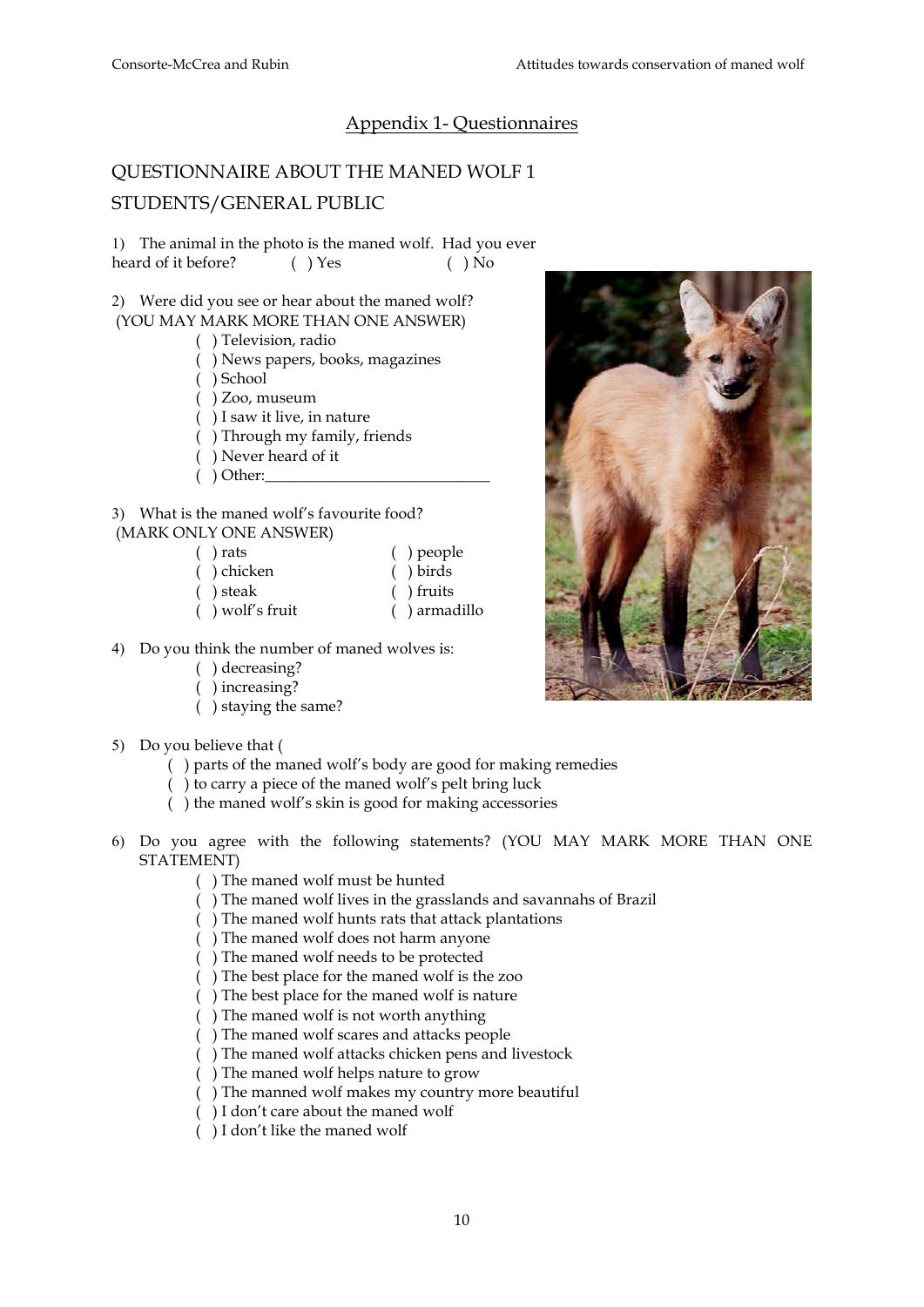7) What do you think about the maned wolf? (ON EACH LINE, MARK YOUR ANSWER WITH AN **X** IN THE SPACE THAT BEST REPRESENTS YOUR OPINION):

| BEAUTIFUL: : : : : : : : : : : : : : : UGLY        |
|----------------------------------------------------|
|                                                    |
| DANGEROUS:___:___:___:___:___:___:___:HARMLESS     |
| STRONG: __: __: __: __: __: __: __: WEAK           |
| AGRESSIVE: : : : : : : : : : : : : : : : DEFENSIVE |
| $NICE:$ : : : : : : : : : : : : : : : DREADFUL     |
|                                                    |
| USEFUL:__:__:__:__:__:__:__:__:__:USELESS          |
| WORTHY: __: __: __: __: __: __: __:  WORTHLESS     |
| AGITATED: : : : : : : : : : : : : CALM             |
| FUNNY:___:___:___:___:___:___:___:SCARY            |
|                                                    |
| INCONVENIENT:___:___:___:___:___:___:___:WELCOME   |
| POWERFUL:___:___:___:___:___:___:___:POWERLESS     |
| BIG: ___: ___: ___: ___: ___: ___: ___: SMALL      |
| FEROUTIOUS: : : : : : : : : : : : TAME             |

- 8) What do you think should be done with the maned wolves in Brazil?
	- ( ) Get rid of these animals
	- ( ) Control their numbers in nature
	- ( ) Send them to the zoo
	- ( ) Leave them alone
	- ( ) Protect and preserve them
	- $( )$  Other:
- 9) What would you do to help the manned wolf (YOU MAY MARK MORE THAN ONE ANSWER) ( ) I would tell my family and friends that the maned wolf needs protection

\_\_\_\_\_\_\_\_\_\_\_\_\_\_\_\_\_\_\_\_\_\_\_\_\_\_\_\_\_\_\_\_\_\_\_\_\_\_\_\_\_\_\_\_\_\_\_\_\_\_\_\_\_\_\_\_\_\_\_\_\_\_\_\_\_\_\_\_\_\_\_\_\_\_\_\_\_\_\_\_\_\_\_\_\_\_\_\_\_\_

- ( ) I would join a group to help protect wild animals such as the maned wolf
- ( ) I would contribute with money
- ( ) Nothing
- ( ) I would not harm to the maned wolf

\_\_\_\_\_\_\_\_\_\_\_\_\_\_\_\_\_\_\_\_\_\_\_\_\_\_\_\_\_\_\_\_\_\_\_\_\_\_\_\_\_\_\_\_\_\_\_\_\_\_

- ( ) I would try to find out more about the maned wolf and where it lives
- $( )$  Other:

10) Do you have any other comments to make about the maned wolf?

| Personal data: Sex: () male () female |                       |  |
|---------------------------------------|-----------------------|--|
| City:                                 |                       |  |
|                                       | Student: () yes () no |  |
|                                       |                       |  |

### MANY THANKS FOR YOUR HELP!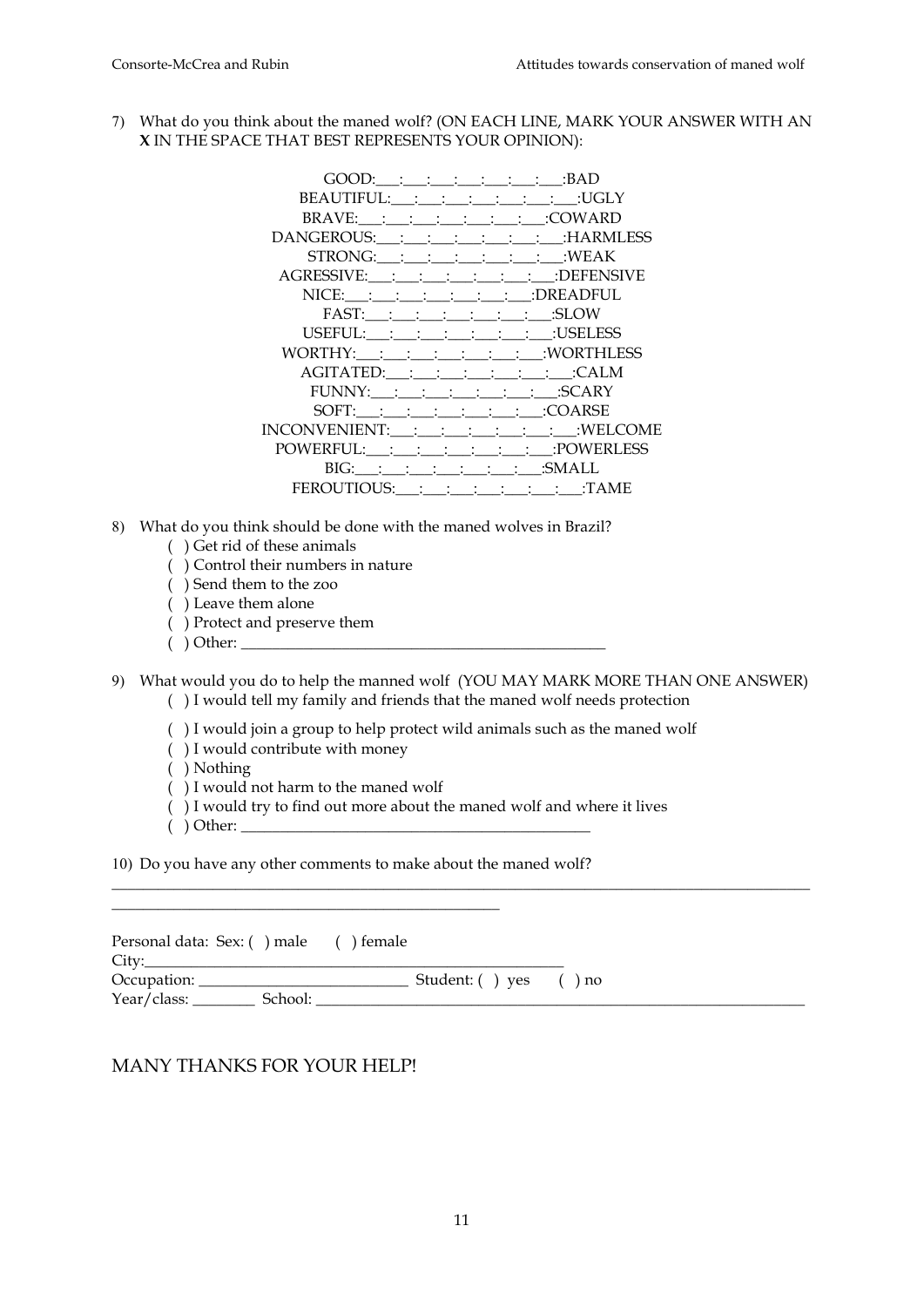## **QUESTIONNAIRE ABOUT THE MANED WOLF 3**  STUDENTS/GENERAL PUBLIC

1) Is nature important for you? (MARK YOUR ANSWER WITH AN **X** IN THE SPACE THAT BETTER REPRESENTS YOUR OPINION)

Very important: **\_\_: \_\_: \_\_: \_\_: \_\_: \_\_: \_\_:** not important

- 2) To you, wild animals are as important as:
	- ( ) people
	- ( ) pets
	- ( ) livestock
	- ( ) all of the above
	- ( ) none of the above
- 3) During the last years did you:
	- ( ) Observe wildlife
	- ( ) Feed wildlife
	- ( ) Photographed wildlife
	- ( ) Visited the zoo to see wild animals
	- ( ) None of the above
- 4) How much such wildlife-activities would be missed if no longer available?

Very much**: \_\_: \_\_: \_\_: \_\_: \_\_: \_\_: \_\_:** not at all

- 5) It is prohibited to hunt wild animals in Brazil. In your opinion:
	- ( ) the prohibition is fair, all hunting should be banned
	- ( ) it should be prohibited to hunt animals that are disappearing
	- ( ) hunting dangerous animals should be allowed
	- ( ) hunting animals for food should be allowed
	- ( ) hunting animals for pelt, medicines and talismans should be allowed
	- ( ) the prohibition is unfair, all hunting should be allowed

6) In your opinion wild predators (YOU MAY MARK MORE THAN ONE ANSWER):

- ( ) are part of the ecological web
- ( ) are essential to maintain nature's balance
- ( ) are a threat to safety
- ( ) are a threat to livestock
- ( ) have the right to live
- ( ) are inconvenient, a bother, only cause damage
- ( ) transmit disease to domestic animals
- ( ) need to be protected from people
- ( ) are valuable as game
- ( ) inspire curiosity
- ( ) are beautiful, fascinating, strong and powerful
- ( ) are the source of stories, tales, legend, songs
- 7) The maned wolf is a Brazilian species threatened with extinction. Their numbers are decreasing because of: (YOU MAY MARK MORE THAN ONE ANSWER):
	- ( ) destruction, fragmentation, reduction of habitat
	- ( ) hunting
	- ( ) retaliation in defence of livestock
	- ( ) being run-over
	- ( ) cannot find matting pair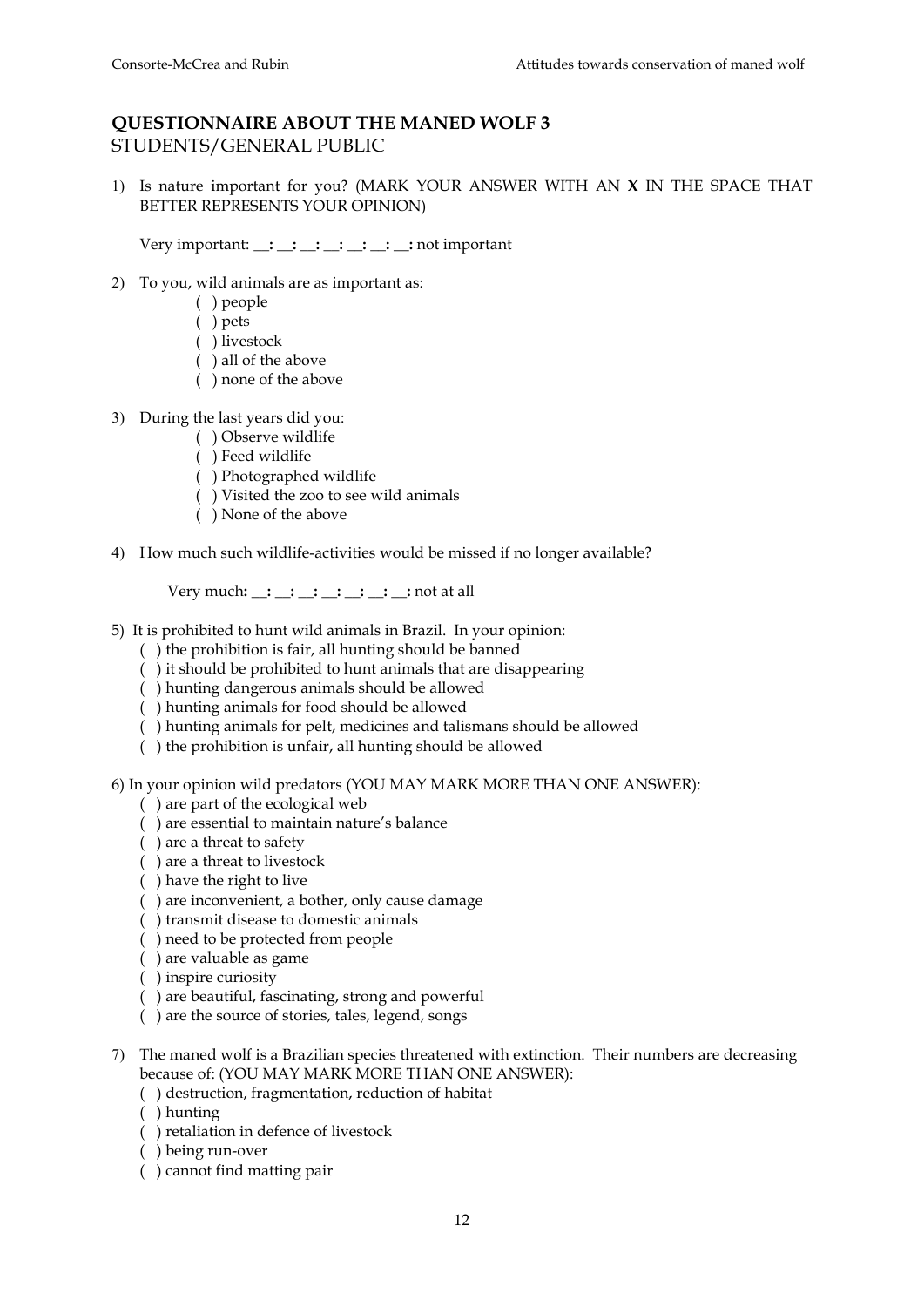( ) disease

- ( ) competition with humans and other animals
- ( ) lack of food
- ( ) difficult access to water sources
- ( ) demand for body parts (to make accessories, medicines, talismans)
- $( )$  other
- 8) In your opinion which of the following statements refers to the maned wolf or to the grey wolf?

|    |                                                | Maned | Grey | Both | οt | Neither | Ωt |
|----|------------------------------------------------|-------|------|------|----|---------|----|
|    |                                                | wolf  | wolf | them |    | them    |    |
|    | Live in groups of 10 or more animals           |       |      |      |    |         |    |
|    | Eats mainly meat                               |       |      |      |    |         |    |
| 3) | In the absence of wild prey it may hunt lives- |       |      |      |    |         |    |
|    | tock (sheep, goat, pig)                        |       |      |      |    |         |    |
|    | Hunts in group                                 |       |      |      |    |         |    |
|    | Eats more rats than chickens                   |       |      |      |    |         |    |
|    | Attacks children and elderly people to eat     |       |      |      |    |         |    |

- 9) Do you associate **conservation** (initiatives to maintain/increase the numbers of a species in nature) of the maned wolf with (ON EACH LINE, MARK YOUR ANSWER WITH AN **X** IN THE SPACE THAT BEST REPRESENTS YOUR OPINION):
	- BACKWARDNESS**: \_\_: \_\_: \_\_: \_\_: \_\_: \_\_: \_\_:** PROGRESS NECESSITY: : : : : : : USELESSNESS TRADITION **: \_\_: \_\_: \_\_: \_\_: \_\_: \_\_: \_\_:** MODERNITY CITY **: \_\_: \_\_: \_\_: \_\_: \_\_: \_\_: \_\_:** COUNTRY THREAT **: \_\_: \_\_: \_\_: \_\_: \_\_: \_\_: \_\_:** PROTECTION IGNORANCE **: \_\_: \_\_: \_\_: \_\_: \_\_: \_\_: \_\_:** KNOWLEDGE POLITICS **: \_\_: \_\_: \_\_: \_\_: \_\_: \_\_: \_\_:** ECOLOGY

10) What would you do to help the maned wolf (YOU MAY MARK MORE THAN ONE ANSWER) ( ) I would tell my parents, family and friends that the maned wolf needs protection

\_\_\_\_\_\_\_\_\_\_\_\_\_\_\_\_\_\_\_\_\_\_\_\_\_\_\_\_\_\_\_\_\_\_\_\_\_\_\_\_\_\_\_\_\_\_\_\_\_\_\_\_\_\_\_\_\_\_\_\_\_\_\_\_\_\_\_\_\_\_\_\_\_\_\_\_\_\_\_\_\_\_\_\_\_\_\_\_\_\_

( ) I would join a group to help protect wild animals such as the maned wolf

( ) Nothing

\_\_\_

- ( ) I would not harm to the maned wolf
- ( ) I would try to find out more about the maned wolf and where it lives
- $( )$  Other:

11) Do you have any other comments to make about the maned wolf?

| Personal data: Sex: () male () female<br>City: |                 |          |
|------------------------------------------------|-----------------|----------|
|                                                | Student: () yes | $(n)$ no |
|                                                |                 |          |

### **MANY THANKS FOR YOUR HELP!**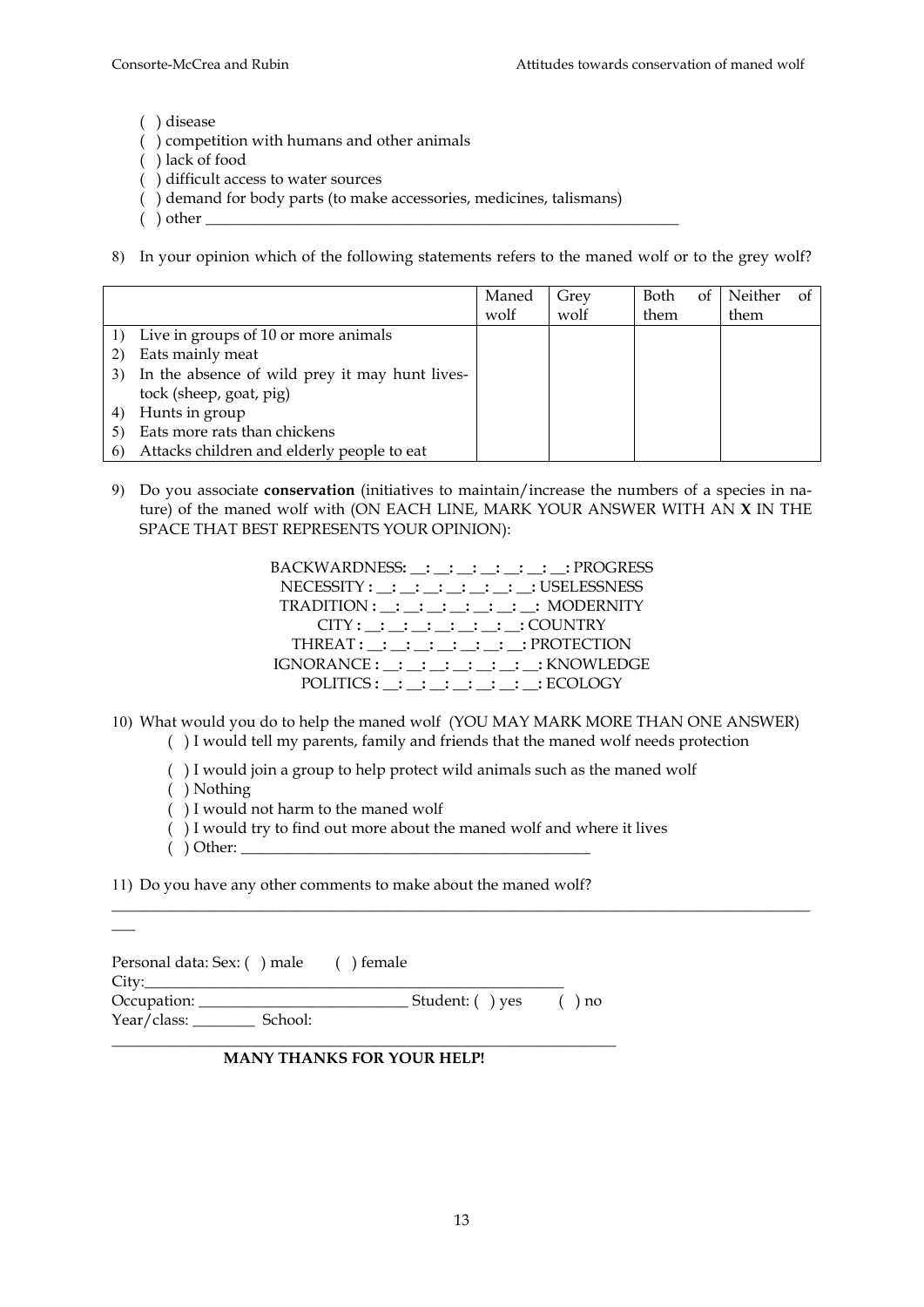## **QUESTIONNAIRE ABOUT THE MANED WOLF 5** PROFESSIONALS CONSERVATION/EDUCATION

1. In your opinion the general public/students (YOU MAY MARK MORE THAN ONE ANSWER):

( ) are against the conservation of the maned wolf

( ) are not interested in the conservation of the maned wolf

( ) know nothing/close to nothing about the maned wolf

( ) have a good knowledge about the maned wolf

( ) want to protect the maned wolf

( ) feel sympathy for the maned wolf

2. In relation to conservation, please mark the statements you most agree with:

( ) the maned wolf is not relevant enough within a conservation/environmental education context

( ) maned wolf conservation includes several habitats and many wild species of animals and plants

 ( ) the conservation of the maned wolf relies on research, training personnel, legal support, law enforcement, and environmental management.

( ) environmental education is necessary for the conservation of the maned wolf and wild animals

( ) maned wolf conservation depends on ecological research

( ) maned wolf conservation depends on research in the areas of social sciences, psychology and economy

( ) support for the conservation of the maned wolf is rising

( ) cultural values are important in the conservation of the maned wolf and wild animals

( ) long-term support from the public is important for the conservation of the maned wolf and wild animals

( ) human element is an important part of the conservation of the maned wolf and wild animals

( ) an interdisciplinary approach is important in the conservation of wild animals

( ) long-term solutions for the conservation of the maned wolf involve changes in people's culture and attitudes

( ) long-term solutions for the conservation of the maned wolf involve changes in conservation professionals/educators culture and attitudes

( ) bureaucracy is an obstacle to our involvement with maned wolf conservation

( ) lack of funds is an obstacle to our involvement with maned wolf conservation

( ) zoos and schools help to form opinions about wildlife conservation

( ) the general public/students are not interested in conservation/environmental education

( ) the general public/students must be involved in conservation initiatives

3. In your opinion (YOU MAY MARK MORE THAN ONE ANSWER)

( ) the biologist/educator is an authority, an expert, who practices an objective and impartial science

( ) the biologist/educator is a professional with personal points of view

( ) it is necessary to concentrate efforts in the co-existence between people and maned wolves to guarantee the future of the species

( ) conflicts with people causes mortality amongst maned wolves

( ) maned wolves need to be protected from people

( ) programmes to decrease conflict between people and manned wolves must take into consideration all parts involved

( ) captive breeding maned wolves for economic ends could be a good way to meet the demands for maned wolf body parts for medicines, accessories and good luck charms

( ) the maned wolf causes serious damage to plantations and livestock

( ) maned wolves are dangerous e may attack people in the wild

( ) maned wolves hunt rats and insects that attack p[plantations and carry disease

( )environmental protection/improvement are linked to improvements in people's quality of life

( ) environmental education may strengthen local a community's self-esteem

( ) conservationists/educators can alienate the public/students

4. People kill the maned wolf because of (YOU MAY MARK MORE THAN ONE ANSWER)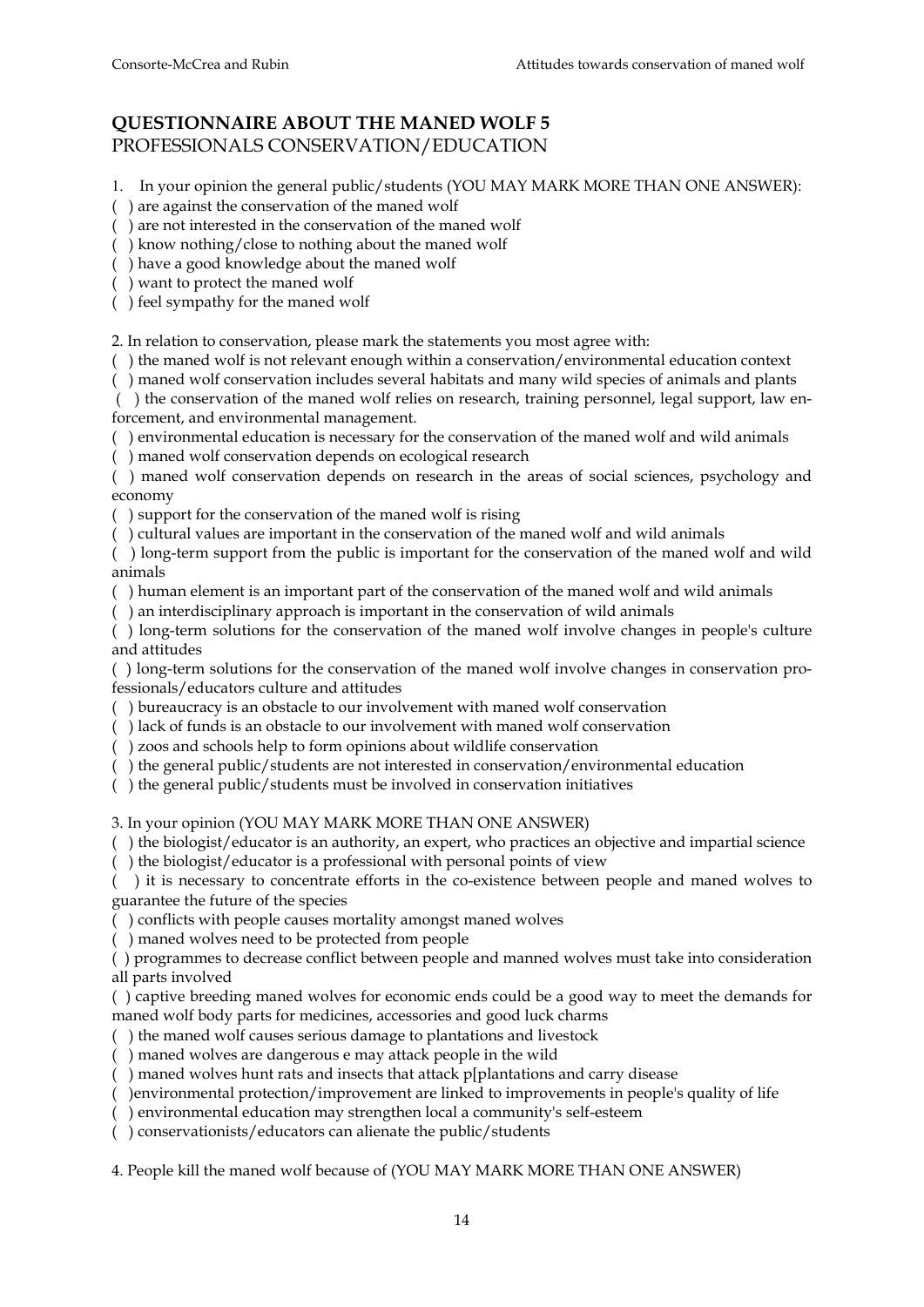| ) ignorance<br>) pleasure | ) poverty<br>) superstition |
|---------------------------|-----------------------------|
| ) revenge                 | () traditional medicine     |
| ) fear                    | ) self-defence              |
| () economical gain        | ) intolerance               |
| ) accident                |                             |
| ) other:                  |                             |

5. In your opinion, in the context of the conservation of the maned wolf, educational initiatives can help: (YOU MAY MARK MORE THAN ONE ANSWER)

( ) the general people/students to find out more about the maned wolf and its importance, and about the importance of its conservation

( ) politicians to support legal measures to protect the maned wolf

( ) the general public to develop change in attitudes and behaviours within society in favour of wildlife conservation

( ) conservationists to co-exist with other segments of society

( ) to rise the self-esteem of local communities and to integrate local culture and local natural resources

 $( )$  other:

6.What is your standpoint as a conservationist/educator?

1. What sort of problems/obstacles do you find to spread conservation/environmental education ideas to the general public/students?

\_\_\_\_\_\_\_\_\_\_\_\_\_\_\_\_\_\_\_\_\_\_\_\_\_\_\_\_\_\_\_\_\_\_\_\_\_\_\_\_\_\_\_\_\_\_\_\_\_\_\_\_\_\_\_\_\_\_\_\_\_\_\_\_\_\_\_\_\_\_\_

2. In your opinion in what way can the relationship between educators/educators and the general public/students be improved?

\_\_\_\_\_\_\_\_\_\_\_\_\_\_\_\_\_\_\_\_\_\_\_\_\_\_\_\_\_\_\_\_\_\_\_\_\_\_\_\_\_\_\_\_\_\_\_\_\_\_\_\_\_\_\_\_\_\_\_\_\_\_\_\_\_\_\_\_\_\_\_\_\_\_\_\_\_\_\_\_\_\_\_\_\_\_\_\_\_\_

 $\_$  ,  $\_$  ,  $\_$  ,  $\_$  ,  $\_$  ,  $\_$  ,  $\_$  ,  $\_$  ,  $\_$  ,  $\_$  ,  $\_$  ,  $\_$  ,  $\_$  ,  $\_$  ,  $\_$  ,  $\_$  ,  $\_$  ,  $\_$  ,  $\_$  ,  $\_$  ,  $\_$  ,  $\_$  ,  $\_$  ,  $\_$  ,  $\_$  ,  $\_$  ,  $\_$  ,  $\_$  ,  $\_$  ,  $\_$  ,  $\_$  ,  $\_$  ,  $\_$  ,  $\_$  ,  $\_$  ,  $\_$  ,  $\_$  ,

3. Do you have any further comments to make about the maned wolf and its conservation?

\_\_\_\_\_\_\_\_\_\_\_\_\_\_\_\_\_\_\_\_\_\_\_\_\_\_\_\_\_\_\_\_\_\_\_\_\_\_\_\_\_\_\_\_\_\_\_\_\_\_\_\_\_\_\_\_\_\_\_\_\_\_\_\_\_\_\_\_\_\_\_

| Personal data: |            |                      |
|----------------|------------|----------------------|
| Sex: () male   | ( ) female | Age: $\qquad \qquad$ |
|                |            |                      |
| Occupation:    |            |                      |

### MANY THANKS FOR YOUR COOPERATION

 $\_$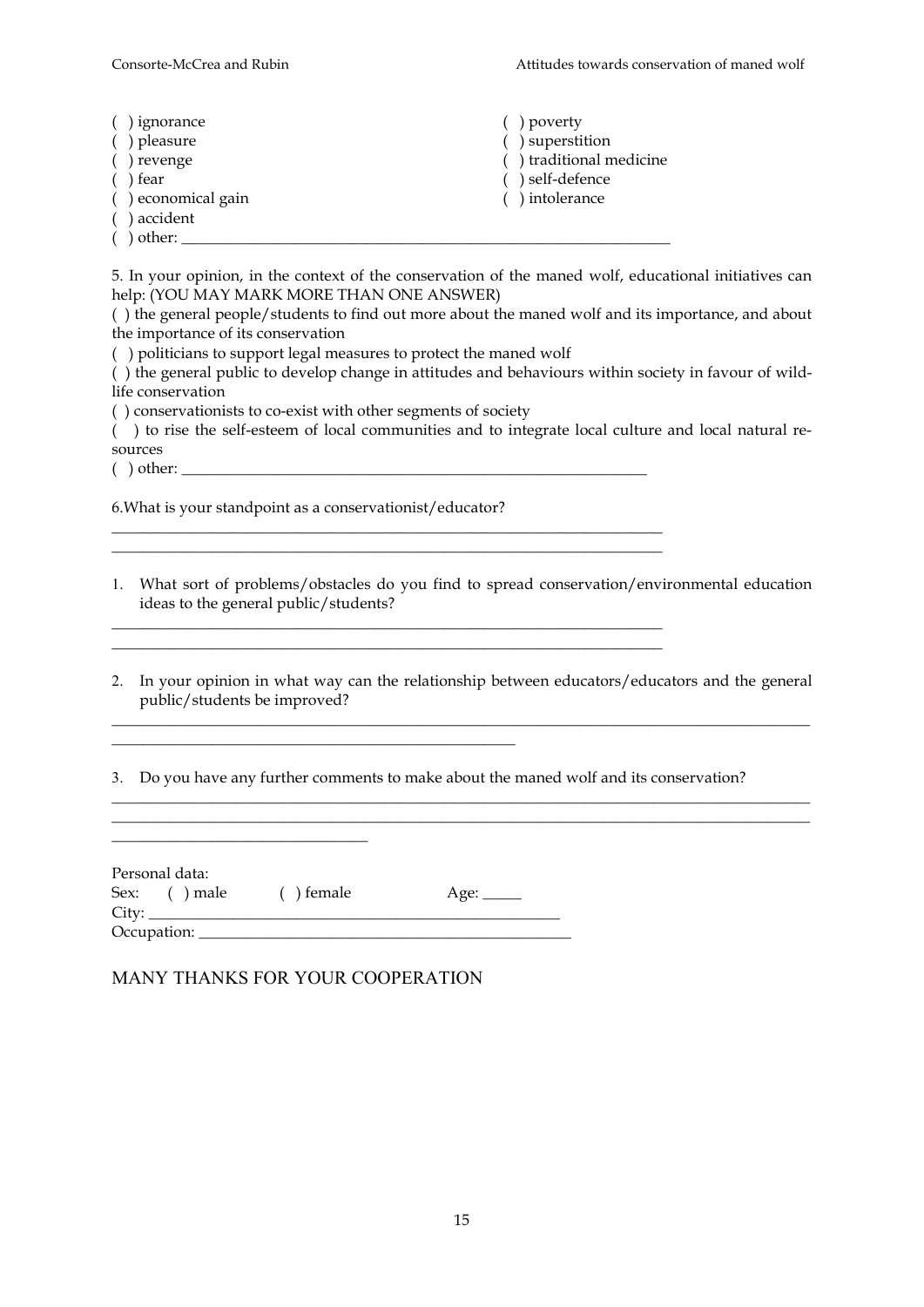#### **QUESTIONAIRE ABOUT THE MANED WOLF 6**  PROFESSIONALS CONSERVATION/EDUCATION

\_\_\_\_\_\_\_\_\_\_\_\_\_\_\_\_\_\_\_\_\_\_\_\_\_\_\_\_\_\_\_\_\_\_\_\_\_\_\_\_\_\_\_\_\_\_\_\_\_\_\_\_

1. What do you see as the advantages or good things that would happen if you try to involve the general public/students in the conservation of the maned wolf?

\_\_\_\_\_\_\_\_\_\_\_\_\_\_\_\_\_\_\_\_\_\_\_\_\_\_\_\_\_\_\_\_\_\_\_\_\_\_\_\_\_\_\_\_\_\_\_\_\_\_\_\_\_\_\_\_\_\_\_\_\_\_\_\_\_\_\_\_\_\_\_ \_\_\_\_\_\_\_\_\_\_\_\_\_\_\_\_\_\_\_\_\_\_\_\_\_\_\_\_\_\_\_\_\_\_\_\_\_\_\_\_\_\_\_\_\_\_\_\_\_\_\_\_\_\_\_\_\_\_\_\_\_\_\_\_\_\_\_\_\_\_\_

2. What do you see as the disadvantages or bad things that would happen if you try to involve the general public/students in the conservation of the maned wolf?

\_\_\_\_\_\_\_\_\_\_\_\_\_\_\_\_\_\_\_\_\_\_\_\_\_\_\_\_\_\_\_\_\_\_\_\_\_\_\_\_\_\_\_\_\_\_\_\_\_\_\_\_\_\_\_\_\_\_\_\_\_\_\_\_\_\_\_\_\_\_\_\_\_\_\_\_\_\_\_\_\_\_\_\_\_\_\_\_\_\_

3. Who do you think would object or disapprove if you try to involve the general public/students in the conservation of the maned wolf?

\_\_\_\_\_\_\_\_\_\_\_\_\_\_\_\_\_\_\_\_\_\_\_\_\_\_\_\_\_\_\_\_\_\_\_\_\_\_\_\_\_\_\_\_\_\_\_\_\_\_\_\_\_\_\_\_\_\_\_\_\_\_\_\_\_\_\_\_\_\_\_\_\_\_\_\_\_\_\_\_ \_\_\_\_\_\_\_\_\_\_\_\_\_\_\_\_\_\_\_\_\_\_\_\_\_\_\_\_\_\_\_\_\_\_\_\_\_\_\_\_\_\_\_\_\_\_\_\_\_\_\_\_\_\_\_\_\_\_\_\_\_\_\_\_\_\_\_\_\_\_\_

\_\_\_\_\_\_\_\_\_\_\_\_\_\_\_\_\_\_\_\_\_\_\_\_\_\_\_\_\_\_\_\_\_\_\_\_\_\_\_\_\_\_\_\_\_\_\_\_\_\_\_\_\_\_\_\_\_\_\_\_\_\_\_\_\_\_\_\_\_\_\_\_\_\_\_\_\_\_\_\_

\_\_\_\_\_\_\_\_\_\_\_\_\_\_\_\_\_\_\_\_\_\_\_\_\_\_\_\_\_\_\_\_\_\_\_\_\_\_\_\_\_\_\_\_\_\_\_\_\_\_\_\_\_\_\_\_\_\_\_\_\_\_\_\_\_\_\_\_\_\_\_ \_\_\_\_\_\_\_\_\_\_\_\_\_\_\_\_\_\_\_\_\_\_\_\_\_\_\_\_\_\_\_\_\_\_\_\_\_\_\_\_\_\_\_\_\_\_\_\_\_\_\_\_\_\_\_\_\_\_\_\_\_\_\_\_\_\_\_\_\_\_\_

- 4. Who do you think would approve or support you if you try to involve the general public/students in the conservation of the maned wolf?
- 5. What makes it difficult or impossible for you to involve the general public/students in the conservation of the maned wolf?

\_\_\_\_\_\_\_\_\_\_\_\_\_\_\_\_\_\_\_\_\_\_\_\_\_\_\_\_\_\_\_\_\_\_\_\_\_\_\_\_\_\_\_\_\_\_\_\_\_\_\_\_\_\_\_\_\_\_\_\_\_\_\_\_\_\_\_\_\_\_\_\_\_\_\_\_\_\_\_\_

4. What makes it easier for you to involve the general public/students in the conservation of the maned wolf?

\_\_\_\_\_\_\_\_\_\_\_\_\_\_\_\_\_\_\_\_\_\_\_\_\_\_\_\_\_\_\_\_\_\_\_\_\_\_\_\_\_\_\_\_\_\_\_\_\_\_\_\_\_\_\_\_\_\_\_\_\_\_\_\_\_\_\_\_\_\_\_\_\_\_\_\_\_\_\_\_\_\_\_\_\_\_\_\_\_\_

### **Personal data:**

| Sex:  | $( )$ male  | $( )$ female | Age: _____ |
|-------|-------------|--------------|------------|
| City: |             |              |            |
|       | Occupation: |              |            |

\_\_\_\_\_\_\_\_\_\_\_\_\_\_\_\_\_\_\_\_\_\_\_\_\_\_\_\_\_\_\_\_\_\_\_\_\_\_\_\_\_\_\_\_\_\_\_\_\_\_\_\_

### **MANY THANKS FOR YOUR COOPERATION!**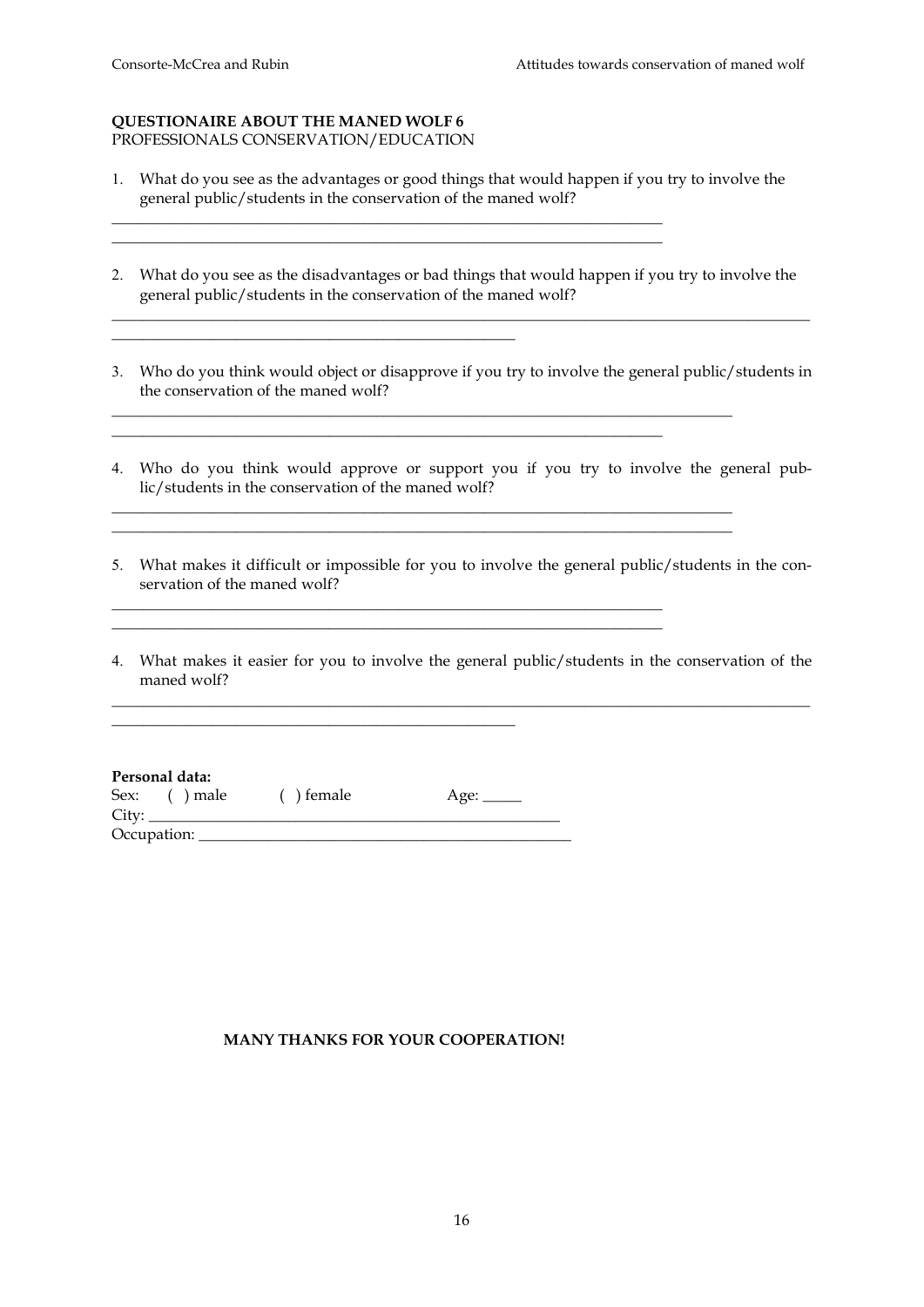## Appendix 2- Summary of the data

### *Zoo visitors and students from primary and secondary schools*

Questionnaire 1;128 respondents (visitors + schools) compose this sample, representing urban residents.

### *Have you heard of the Maned Wolf? (question 1)*

80.5% of respondents (n=103) were able to identify the maned wolf at some level, by its name or picture (see photo appendix 1).

### *Source of Information and Feeding Habits (questions 2 and 3)*

Graph 1. Source of information by 'What is the maned wolf's favourite food?' (mean) (questionnaire 1, questions 2 and 3).

### **Table 1. Table cross-referencing responses from questions 2 (Where did you hear about the maned wolf?) and 3 (What is the maned wolf's favourite food?). Total respondents=76 (Questionnaire 1)**

Respondents were asked to choose only one item as the maned wolf's favourite food. The only source of information to reflect knowledge about the wolf's fruit as maned wolf's favourite food item was "I've seen the maned wolf live in nature"  $(3.1\%$ , n=5) (see table 1.). All other sources favoured rats  $(29.2\%$ , n=46) or chicken  $(26.7\%$ , n=42). Rats make up the most of the maned wolf's animal food source intake in nature, and were the top choice for "TV or radio", "papers, books, magazines", and "zoos and museums".

#### *Beliefs about maned wolf's status (question 4)*

79.6% (n=82) of respondents believe that the number of maned wolves is decreasing.

#### *Mystical and Commercial Properties (question 5)*

The great majority of respondents, 82.5% (n=85) believe that parts of the maned wolf's body can be used for some purpose (45.6% (n=47) fashion accessories; 21.4% remedies; 15.5% lucky charms).

### *Beliefs and knowledge about the maned wolf (question 6)*

There were 6.7 times more positive responses (87.7%) than negative (12.8%), suggesting a definite positive image trend in relation to knowledge and beliefs about the maned wolf.

The most popular beliefs were "the best place for the maned wolf is nature" (19.1%, n=73), and "the maned wolf needs to be protected" (15.9%, n=61), depicting positive beliefs about conservation of the species. The most popular negative beliefs were "the maned wolf attacks chicken pens and livestock"  $(6.5\%$ , n=25), and "The maned wolf must be hunted"  $(2\%$ , n=8).

### *Attitudes towards the maned wolf (question 7)*

Attitudes and feelings were mostly positive in relation to the maned wolf, corresponding to 57.4% of responses, while negative responses equalled 28.2%. The maned wolf was mostly considered BRAVE  $(5.2\%$ , n=58), WORTHY  $(4.7\%$ , n=53), and BEAUTIFUL  $(4.5\%$ , n=50), but high scores were also reached for DANGEROUS (2.5%, n=28), and above all FEROCIOUS (3.8%, n=43).

Respondents believe the maned wolf to be STRONG (4.8%, n=54), BIG (3.7%, n=41), and POWERFUL (3.2%, n=36), which may indicate overall feelings of respect, or of being overwhelmed by it. Such beliefs may also be associated with the feelings that the maned wolf is "ferocious" and "dangerous".

The maned wolf was also believed to be FAST (5.6%, n=63) and AGITATED (3%, n=34). 'Agitated' in this context may also reflect the fact that the maned wolf perambulates for much of its wake time (in captivity as well as in nature), or it may reflect a perception of its shy nature: it will move away if dis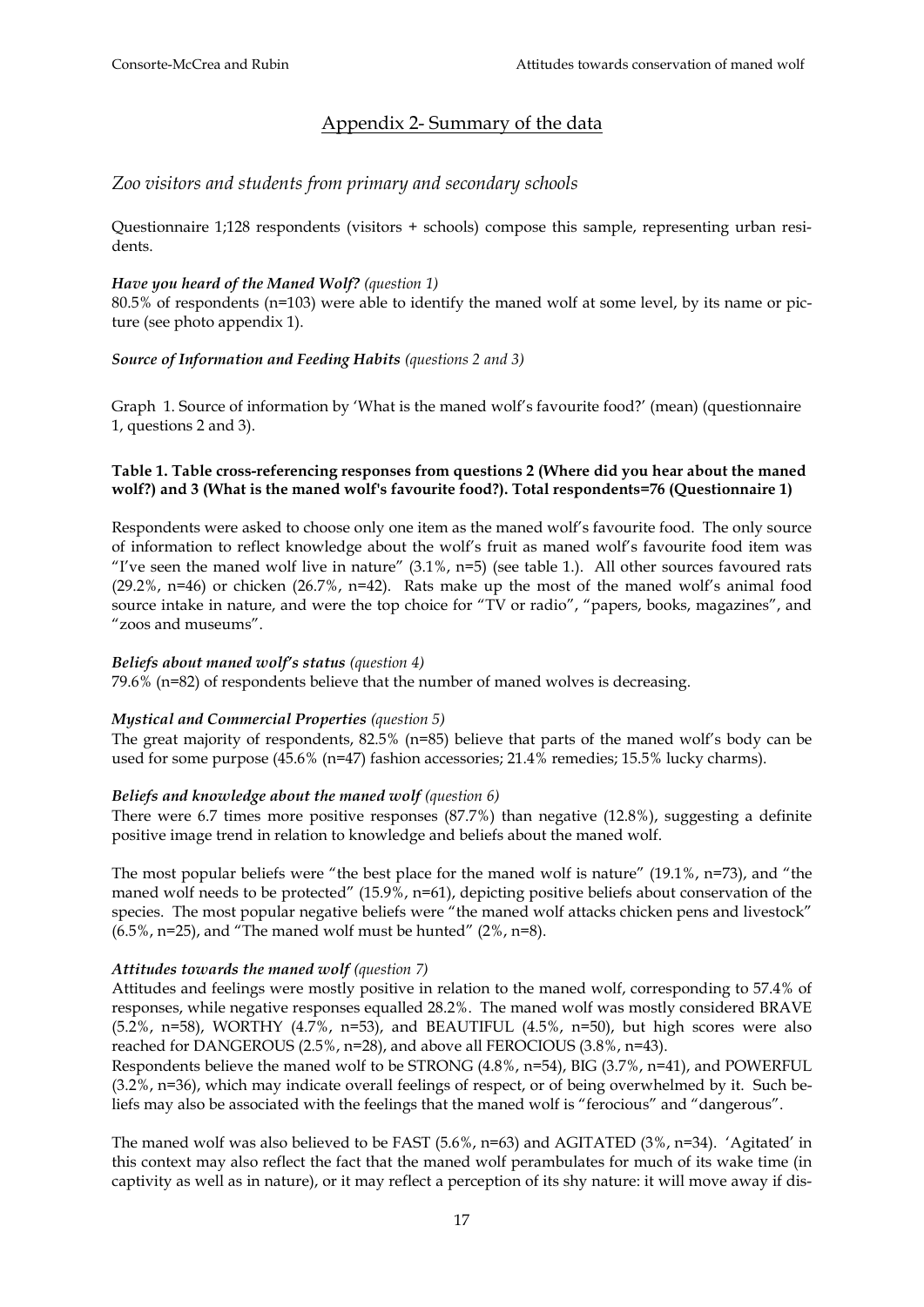turbed or approached by people.

### *Conservation of the maned wolf (questions 8 and 9)*

Respondents were asked "what do you think should be done with the maned wolves in Brazil?" The most positive statement in terms of conservation ("Brazil should protect and preserve them") was also the most popular response (64%, n=74). The most negative statement ("Brazil should get rid of these animals") scored less than 1%.

When asked "what would you do to help the maned wolf?" 94.4% (n=137) replies indicate a positive attitude towards "helping the maned wolf"; only 0.5% (n=8) would do "nothing to help the maned wolf". "Contributing with money" has also reached a low response score (0.5%). There might be an issue with whose perceived responsibility it is to 'help' the maned wolf, which may be further explored on future questionnaires.

### *Attitudes and Beliefs about the maned wolf (questions 6 and 7)*

Total >4/positive beliefs= 1471; total >4/negative beliefs= 194; total <4/positive beliefs= 554; total <4/negative beliefs= 138 (table 2.).

### **Table 2. Table cross-referencing responses from questions 6 (Do you agree with the following statements?) and 7 (What do you think about the maned wolf?), questionnaire 1, which relate to attitudes and beliefs about the maned wolf.**

Total of positive beliefs/positive attitudes responses equal 62% (n=1471) of all responses (tn=2357), while negative beliefs/negative attitudes equal  $6\%$  (n=138) of all responses, showing a definite tendency for positive attitudes from public and students towards the maned wolf, based on beliefs, knowledge and image.

### **Graph 2. Do you agree with the following statements? (questionnaire 1, question 6)**

All positive beliefs scored higher than negative beliefs. The most popular positive belief was "the best place for the maned wolf is nature" (19%, n=438), followed by "the maned wolf must be protected" (15%, n=354); the most popular negative belief was "attacks chicken pens and livestock" (7%, n=155).

The second most popular negative belief is "the maned wolf must be hunted" (3%, n=68); approximately 54% of respondents who supported such belief show negative attitudes.

7.7% (n=8) of respondents believe "the maned wolf must be hunted" and their opinion was divided as to what is happening to maned wolf's numbers (increasing 37.5%, staying the same 25%, decreasing 37.5%). All respondents who believe the maned wolf must be hunted **also** believe that parts of its body may be used for some purpose:  $50\%$  of them (n=4) believe "the maned wolf's skin is good to make accessories", 50% (n=4) believe that "parts of the maned wolf are good for remedies", and 12.5% (n=1) believe that "the maned wolf's skin is good for accessories".

### *Attitudes towards nature and wildlife*

Questionnaire 3: 20 respondents (zoo visitors)

#### *Importance of nature (question 1)*

All 16 respondents who have answered this question find nature highly important to them.

#### **Are wild animals as important as…** (question 2)

Out of all 20 respondents, 80% believe that wild animals are as important as people; 55% believe that wild animals are as important as pets, 55% believe that wild animals are as important as livestock, and 45% believe in all 3 statements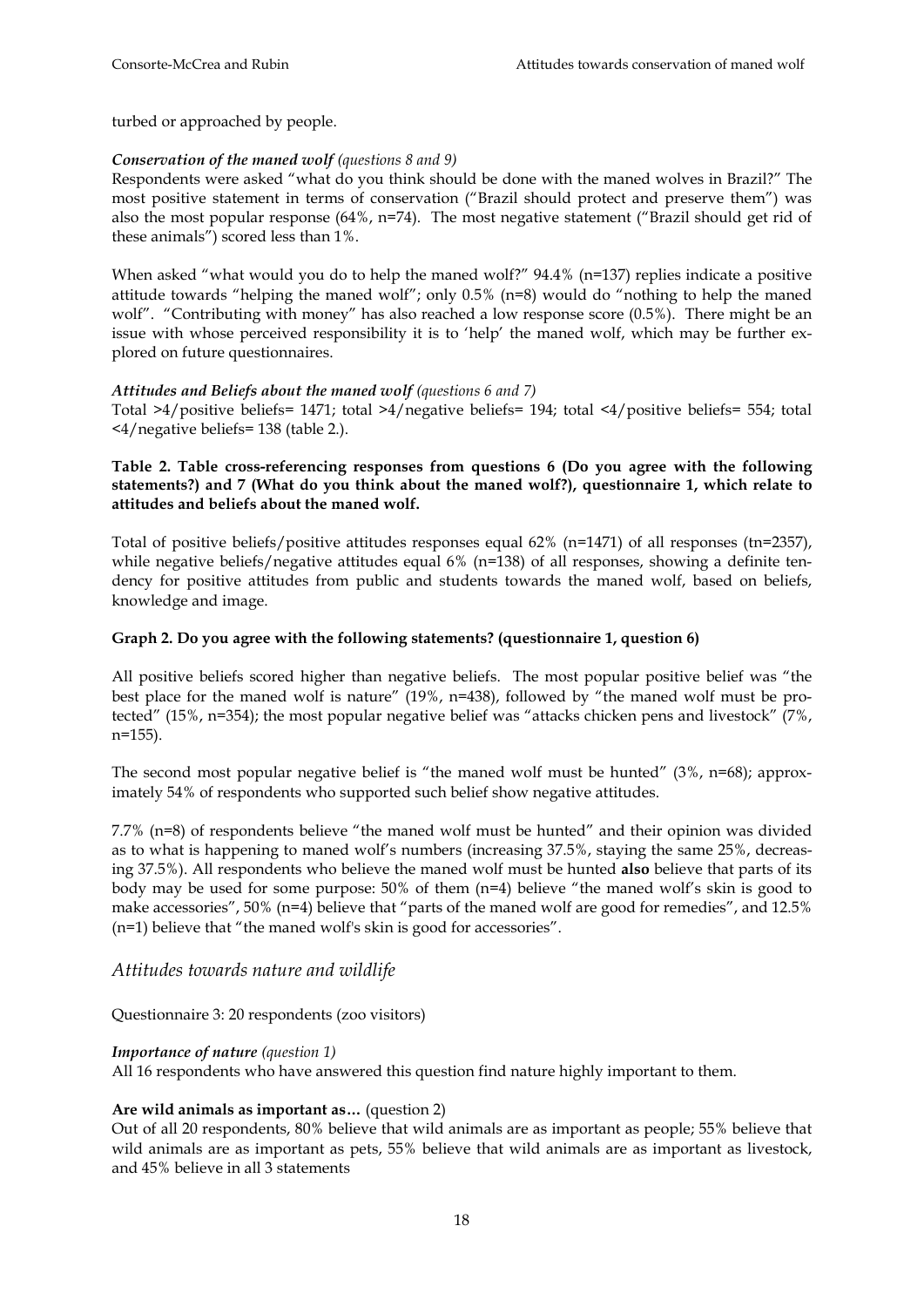### **Contact with wildlife** (question 3)

All 20 respondents had some type of contact with wildlife during the past year. Most of such experience (65.2%, n=15) was visiting a zoo, an urban experience, and 34.7% (n=8) involved either observing, feeding or photographing wildlife.

### *Wildlife-related activities (question 4)*

When asked "how much would you miss wildlife-related activities if no longer available?" all respondents stated they would miss wildlife-related activities if no longer available.

### *Beliefs about wild predators (question 6)*

97.2% of responses indicate positive beliefs, the most popular being "wild predators are part of the ecological web", 22.2% (n=16), and "wild predators are essential to maintain nature's balance", 19.4%  $(n=14)$ .

### *Attitudes towards hunting (question 5)*

The majority of respondents  $(80\% , n=16)$  believe the hunting prohibition is fair, while  $10\%$  (n=2) believe that animals that are disappearing shouldn't be hunted, and 10% believe hunting for food should be allowed.

*Zoo staff: biology and education professionals and degree students, volunteers, apprentices.* 

Questionnaire 5: 12 respondents; questionnaire 6: 7 respondents.

### *Positive and negative beliefs towards general public/students (question 1)*

Most responses reflect a negative image (73.9%, n=17) of the general public and students. The most popular belief is that they "know nothing or close to nothing about the maned wolf" (47.8%, n=11), followed by "they are not interested in the conservation of the maned wolf"  $(26\%, n=6)$ . 21.7% believe they "feel sympathy for the maned wolf".

### *Relationships between professionals and public/students (questions 7 and 8)*

Respondents were asked "what sort of problems/obstacles do you find to spread conservation/environmental education ideas to the general public/students?" Most respondents cited a "lack of receptivity/ support from public" (33.3%, n=4) and "lack of awareness of maned wolf's importance in nature" (33.3%, n=4). 25% (n=3) of respondents cited "lack of support from government", and 25% found no obstacles to the task.

When asked "how to improve relations between conservation and environmental education professionals and public/students" the most popular replies suggested "more effort and quality on the part of educators/biologists" (50% of respondents, n=6) and "better education to raise interest in nature from childhood" (50%, n=6).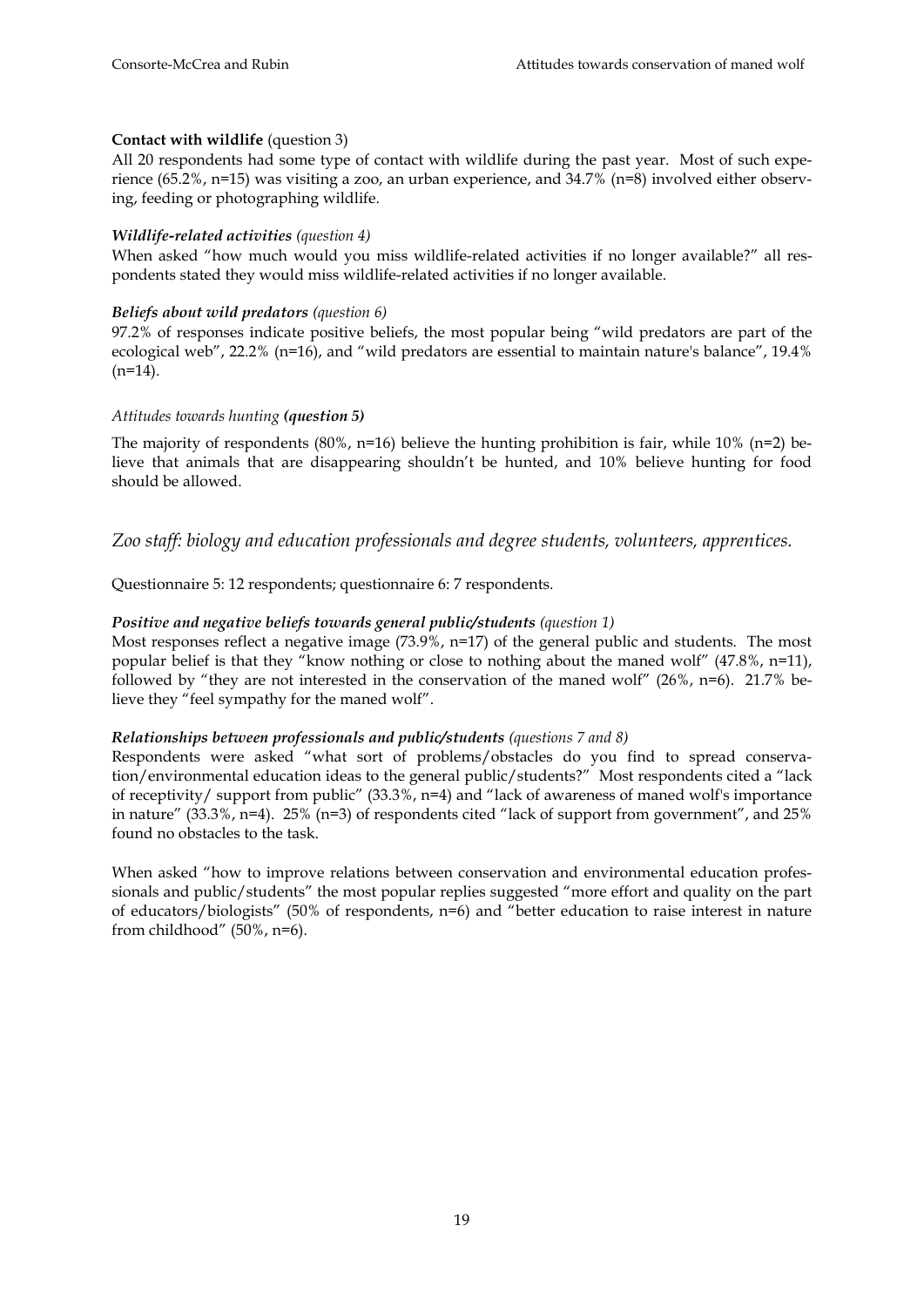|                   |              | What is the maned wolf's favourite food? |                |               |                |                |                |                | <b>Total</b> |
|-------------------|--------------|------------------------------------------|----------------|---------------|----------------|----------------|----------------|----------------|--------------|
|                   |              | animal origin                            |                |               |                |                | plant origin   |                |              |
| Source of infor-  | Rats         | chicken                                  | steak          | people        | birds          | Arma-          | wolf's         | fruits         |              |
| mation            |              |                                          |                |               |                | dillo          | fruit          |                |              |
| Television or     | 13           | 11                                       | 8              | $\mathbf{1}$  | 1              | $\overline{2}$ | 6              | 8              | 50           |
| radio             |              |                                          |                |               |                |                |                |                |              |
| papers or books   | 11           | 7                                        | $\overline{4}$ | $\mathcal{P}$ | $\mathcal{P}$  | $\theta$       | $\overline{2}$ | 3              | 31           |
| or magazines      |              |                                          |                |               |                |                |                |                |              |
| school            | 8            | 8                                        | 4              | $\Omega$      | $\Omega$       | $\mathcal{P}$  | 3              | $\overline{2}$ | 27           |
| zoo or museum     | 12           | 8                                        | 4              | $\Omega$      | 1              | 1              | 4              | 3              | 33           |
| live in nature    | $\mathbf{1}$ |                                          | 1              | $\Omega$      | $\Omega$       | $\Omega$       | $\overline{2}$ | $\Omega$       | 5            |
| parents or family | 1            | 7                                        | $\mathcal{P}$  | $\Omega$      | $\Omega$       | $\Omega$       | 1              | $\Omega$       | 11           |
| or friends        |              |                                          |                |               |                |                |                |                |              |
| Total             | 46           | 42                                       | 23             | 3             | $\overline{4}$ | 5              | 18             | 16             | 157          |
| Total animal/     |              |                                          |                | 123           |                |                |                | 34             |              |
| vegetal origin    |              |                                          |                |               |                |                |                |                |              |

Table 1. Table cross-referencing responses from questions 2 (Where did you hear about the maned wolf?) and 3 (What is the Maned wolf's favourite food?). Total respondents=76 (Questionnaire 1)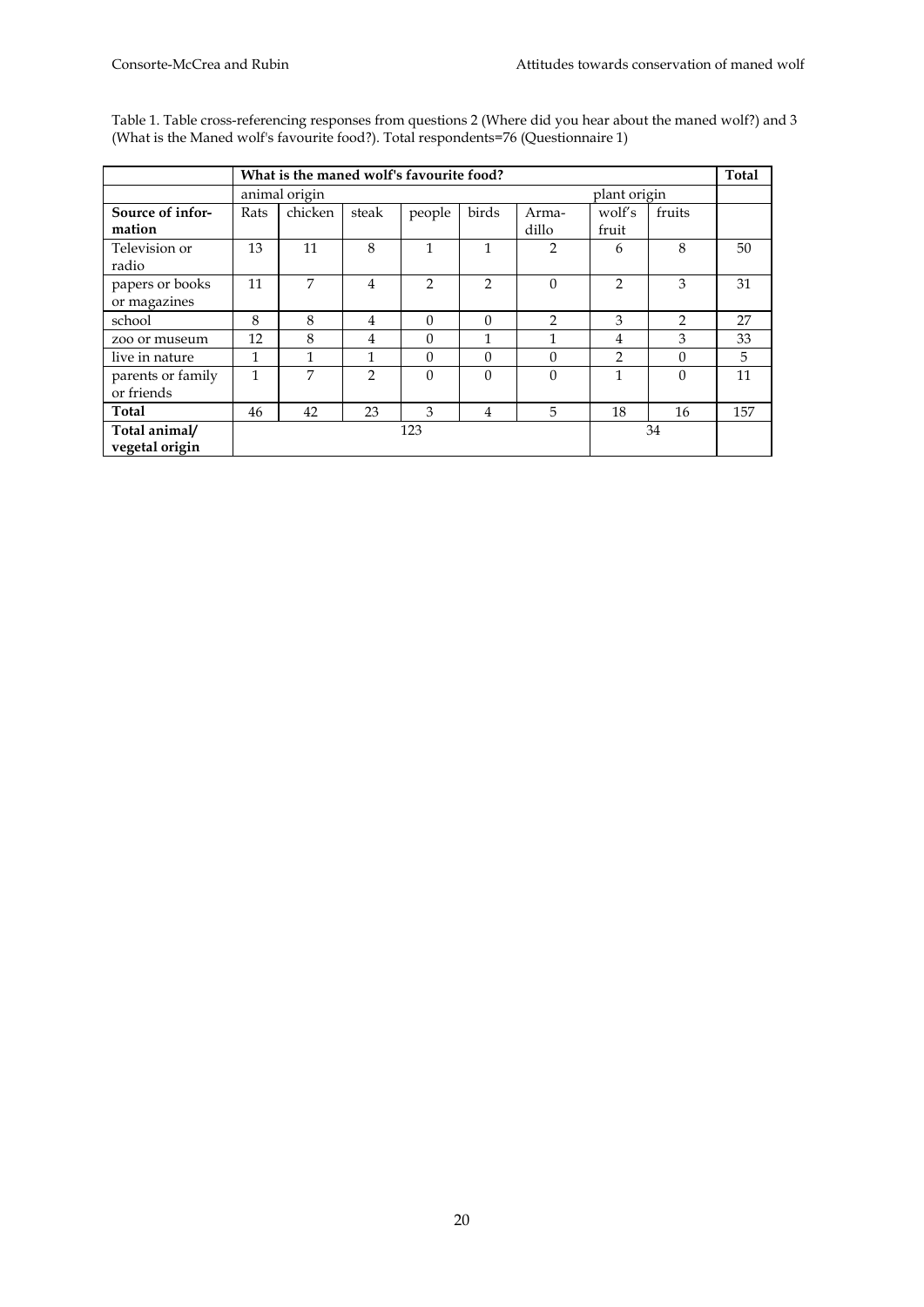| Overall total | Total < 4 | Ferocious           | Inconvenient      | Scary              | Worthless                                  | Useless             | Dreadful        | ${\rm Ag}$ ggressive | Dangerous      | Coward                    | Ugly               | Bad                 | плаgе                  | negative    | feelings-       | Attitudes<br>Beliefs,       | Lotal>4        | Tame     | Welcome         | Funny           | Worthy         | Useful         | <b>Nice</b>     | Defensive       | Harmless | Brave   | Beautiful      | Good           |              |             | positive image | feelings-   | Attitudes<br>& | <b>Beliefs</b>   |                                                                                                                                                                                                                                           |
|---------------|-----------|---------------------|-------------------|--------------------|--------------------------------------------|---------------------|-----------------|----------------------|----------------|---------------------------|--------------------|---------------------|------------------------|-------------|-----------------|-----------------------------|----------------|----------|-----------------|-----------------|----------------|----------------|-----------------|-----------------|----------|---------|----------------|----------------|--------------|-------------|----------------|-------------|----------------|------------------|-------------------------------------------------------------------------------------------------------------------------------------------------------------------------------------------------------------------------------------------|
| 318           | 92        |                     | $\infty$ $\infty$ |                    |                                            | $\sim$ 10 $\sim$ 10 |                 | 14                   | 14             | $\boldsymbol{\mathsf{c}}$ |                    | 4V                  | of Brazil              | savannahs   | and             | ۴<br>grasslands<br>lives in | 226            | 12       | 16              | 14              | 28             | 23             | $8\,$           | 14              | 14       | 31      | 29             | 27             | of Brazil    | savannahs   | and            | grass lands | lives in       |                  | questionnaire 1 which relate to attitudes and beliefs about the maned wolf.<br>Table 2. Table cross-referencing responses from questions 6 (Do you agree with the following statements?) and 7 (What do you think about the maned wolf?), |
| 229           | 89        | 15                  |                   | ωw                 | $\blacktriangle$                           | $\mathbf \omega$    | $\sigma$        | $\overline{0}$       | $\overline{5}$ | $\circ$                   | $\sigma$           | Ŧ                   |                        |             | plantations     | that attack<br>hunts rats   | Iel            | ó        | 12              | 13              | 22             | $6\,\rm{I}$    | $\overline{14}$ | $\overline{0}$  | $\circ$  | 24      | 14             | <sub>8</sub> I |              |             | plantations    | that attack | hunts rats     |                  |                                                                                                                                                                                                                                           |
| 221           | 51        | 13                  | UТ                | $\mathbf{\hat{z}}$ |                                            | ဖဖ                  |                 |                      |                |                           | $U U \circ \infty$ |                     |                        | anyone      | uarru           | does<br>por                 | LZO            | $\Box$   | ЭŢ              | $\circ$         | $\overline{6}$ | ЭŢ             | 51              | $\overline{11}$ | 33       | $^{8}$  | $\overline{6}$ | 23             |              | anyone      | harm           | port        | does           | positive         |                                                                                                                                                                                                                                           |
| 354           | 92        | 23                  | $\circ$           |                    | $\begin{array}{c} 2 \\ 2 \\ 1 \end{array}$ |                     | $\overline{0}$  | 13                   | 53             |                           |                    | תט ג                |                        |             | protected       | needs to<br>9d              | 262            | 13       | 22              | 13              | <b>28</b>      |                | $\mathfrak{B}$  | $\overline{L}$  | 9Ţ       | 32      | 32             |                |              |             | protected      | 9d          | needs to       | beliefs          |                                                                                                                                                                                                                                           |
| 438           | 125       | 30                  | $\overline{5}$    |                    |                                            | $\sigma$ D $\sim$   | $\overline{5}$  | 17                   | 17             | $\overline{c}$            | $\overline{11}$    | $\circ$             |                        | nature      | $\overline{15}$ | place<br>best               | 313            | 17       | 23              | $\infty$        | 39             | 29             | 26              | 22              | 61       | $42\,$  | 38             | 38             |              | nature      | $\ddot{1}$     | place       | best           |                  |                                                                                                                                                                                                                                           |
| 210           | 8         | Ξ                   |                   | <b>000000</b>      |                                            |                     |                 | ↘                    | $\circ$        |                           | $\circ$            | ₳                   |                        | $M$ OJ $3$  | $\sigma$        | nature<br>helps             | 150            | $\infty$ | $\overline{5}$  | $\circ$         | $\mathbf{S}$   | 16             | $\sharp$        | $\overline{5}$  | $\circ$  | $^{8}$  | $\frac{17}{7}$ |                |              | $M$ org     | $\sigma$       | nature      | helps          |                  |                                                                                                                                                                                                                                           |
| 255           | 99        | 16                  |                   | 1550999            |                                            |                     |                 |                      |                |                           |                    | $\alpha$ 4 $\omega$ |                        | beautiful   | more            | makes my<br>country         | <b>189</b>     | 9        | 13              | $\overline{11}$ |                |                |                 | $232222222$     |          |         |                |                |              | beautiful   | more           | country     | makes my       |                  |                                                                                                                                                                                                                                           |
| $68\,$        | 37        | ó                   |                   | ਜ⊳                 | ω                                          |                     | U               |                      |                |                           | UП                 |                     |                        |             | hunted          | must<br><b>be</b>           | 31             |          |                 |                 |                |                |                 |                 |          | ᡡ       | 2<br>2         |                |              |             | hunted         | 9d          | must           |                  |                                                                                                                                                                                                                                           |
| $\circ$       |           | $\circ \circ \circ$ |                   |                    | $\circ$                                    | $\circ$             |                 |                      |                | $\circ$                   | $\circ$            | $\circ$             |                        |             | suppting        | worth<br>not                | $\circ$        |          | $\circ$ $\circ$ |                 | $\circ$        |                |                 |                 | $\circ$  | $\circ$ | $\circ$        |                |              |             | suppting       | worth       | not            |                  |                                                                                                                                                                                                                                           |
| 44            | 23        | UТ                  | Z                 |                    |                                            |                     |                 |                      |                |                           |                    |                     |                        | beoble      | attacks         | scares<br>pue               | 21             |          |                 |                 |                | N              |                 |                 |          |         |                |                |              | people      | attacks        | gmd         | seares         |                  |                                                                                                                                                                                                                                           |
| 155           | 55        | 12                  | 4                 | N                  | Z                                          | Z                   | $\sigma$        | $^{\circ}$           | 5              | $\circ$                   | $\circ$            |                     |                        | Iivestock   | pens and        | chicken<br>attacks          | $\overline{5}$ | UТ       | $\sigma$        | ↘               | 13             | $\circ$        | ↘               | $\circ$         | Cл       | 16      | 13             | 13             |              | livestock   | pens and       | chicken     | attacks        | negative beliefs |                                                                                                                                                                                                                                           |
| 27            | ₹         |                     |                   |                    |                                            |                     |                 |                      |                |                           |                    |                     | maned<br>$_{\rm flow}$ | ₽           | about           | I don't<br>care             | $\infty$       | N        |                 |                 |                |                |                 |                 |          |         |                | N              | maned<br>10M | ₽           | about          | care        | I don't        |                  |                                                                                                                                                                                                                                           |
| $38\,$        | 16        | N                   |                   |                    |                                            |                     |                 |                      |                |                           |                    |                     |                        | <b>Wolf</b> | maned           | like the<br>I don't         | 22             |          |                 |                 |                |                |                 |                 |          |         |                |                |              | <b>Wolf</b> | maned          | like the    | I don't        |                  |                                                                                                                                                                                                                                           |
| 2357          | 692       | 154                 | $^{59}$           | $42\,$             | 33                                         | $\mathfrak{Z}1$     | $8\hskip-2pt 8$ | 97                   | 103            | $\overline{12}$           |                    | 35<br>58            |                        |             |                 | responses<br>Total          | 1665           | $85\,$   | 123             | 103             | 209            | $\overline{2}$ | 138             | 113             | ÌО4      | 224     | 197            | 599            |              |             |                |             | responses      | Total            |                                                                                                                                                                                                                                           |